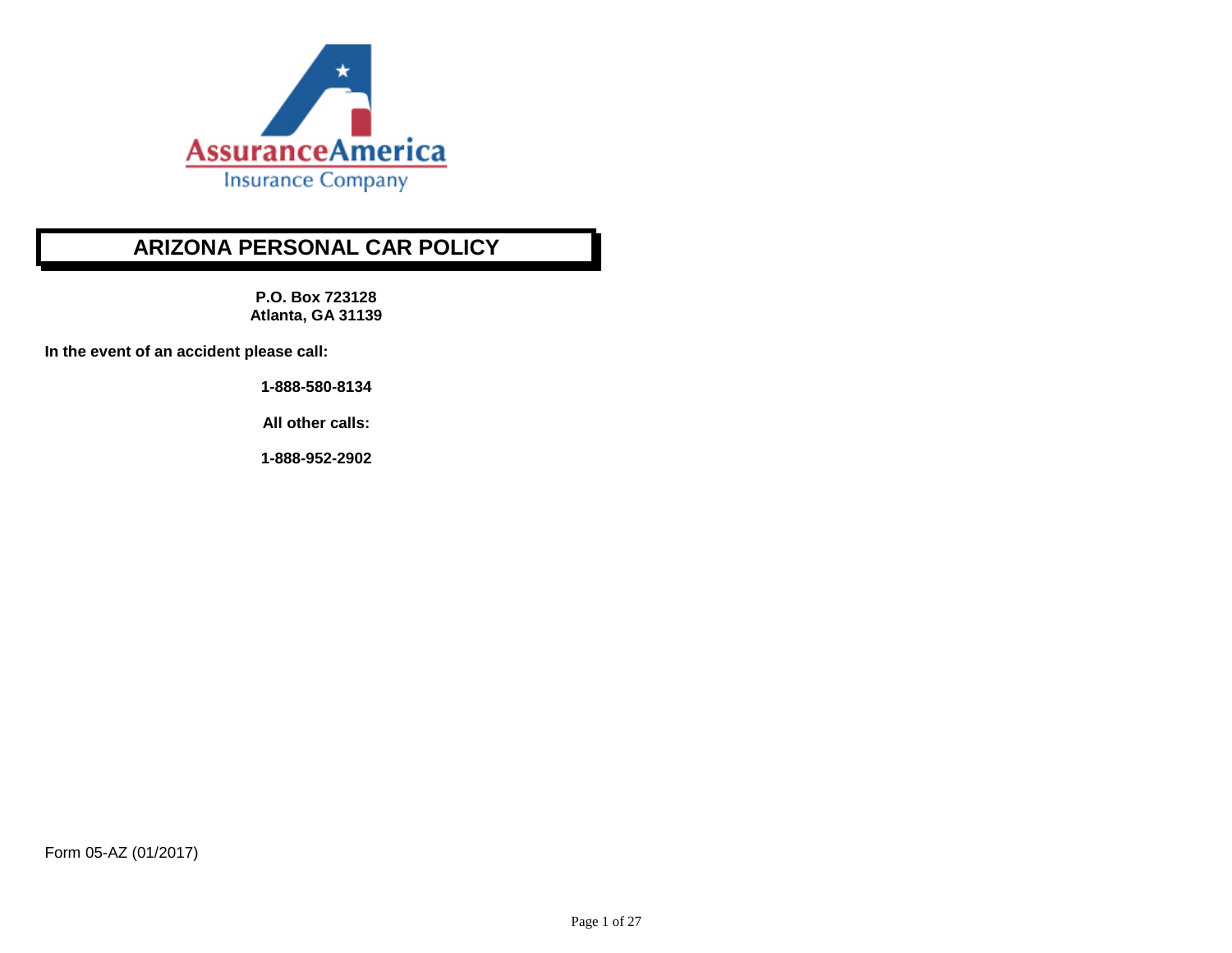# **TABLE OF CONTENTS**

#### **INSURING AGREEMENT**

#### **DEFINITIONS**

# **PART I - LIABILITY TO OTHERS**

Insuring Agreement Additional Definition for Part I Only Additional Payments **Exclusions** Limits of Liability Out of State Insurance Other Insurance Financial Responsibility Laws

#### **PART II - MEDICAL PAYMENTS**

Insuring Agreement Additional Terms for Part II Additional Definitions For Part II Only **Exclusions** Limits of Liability Other Insurance Payment of Benefits

#### **PART III – UNINSURED/UNDERINSURED MOTORISTS**

Insuring Agreements Additional Terms for Part III Additional Definitions for Part III Only **Exclusions** Limits of Liability Other Insurance **Arbitration** 

#### **PART IV - CAR DAMAGE COVERAGE**

Insuring Agreement Towing and Labor Coverage Loss of Use Coverage Full Glass Coverage Additional Definition **Exclusions** Limits of Liability No Benefit to Bailee Appraisal Payment of Loss Timeliness of Repairs Car Storage Loss Payee & Lienholder's Rights Other Insurance

### **PART V - ACCIDENTAL DEATH AND DISMEMBERMENT COVERAGE**

Insuring Agreement Limits of Liability Death, Dismemberment or Loss of Sight Covered Events Seat Belt Coverage **Exclusions** Additional Terms for Part V Notice of Claim Proof of Loss Payment of Claims Physical Examination and Autopsy

#### **PART VI - GENERAL PROVISIONS**

Policy Period & Territory Two or More Cars Insured Claims Handling Suits Against Us Our Recovery Rights (Subrogation & Reimbursement) Transfer of Your Interest in This Policy Policy Changes Cancellation and Non-Renewal Automatic Termination Proof of Notice Fraud and Misrepresentation Our Right to Void for Failure of Initial Payment Policy Conformed to Statutes Conditions Precedent **Bankruptcy** 

# **YOUR DUTIES & REPORTING ALL ACCIDENTS AND LOSSES**

Notice of an Accident or Loss **Other Duties** 

#### **ENDORSEMENTS**

#### **NAMED DRIVER – NON-OWNED VEHICLE COVERAGE**

#### **NAMED DRIVER EXCLUSION**

#### **LIMITED COVERAGE ENDORSEMENT**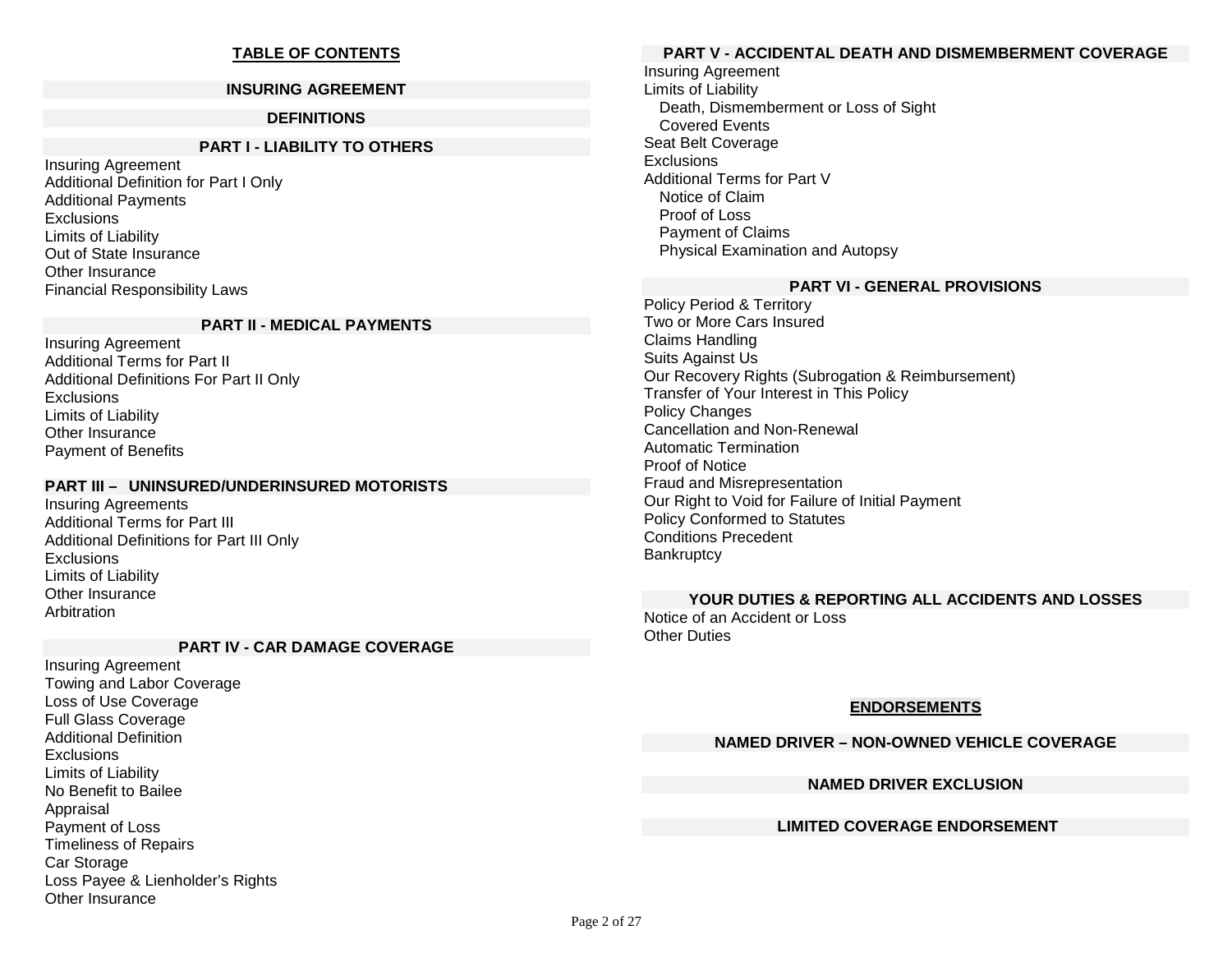Please read **your** Personal Car Policy. It is a binding legal contract between **you** and **us**. The **Application** and **Declarations Page**, and any endorsements issued by **us**, are part of the contract formed by this policy. This policy describes which vehicles and **persons** have coverage, and which vehicles and **persons** do not have coverage. It includes language that excludes, restricts and limits coverage. It also describes the duty to give **us** notice of an **accident** or **loss**, and to notify **us** about changes in vehicles or drivers in **your household**.

**IMPORTANT:** Coverage may not apply under this policy for any **person** who does not comply with all:

- 1. Notice requirements;
- 2. Duties; and
- 3. Policy terms.

Anyone insured under this policy must comply with the policy requirements before coverage applies. Failure to comply will result in a claim or coverage denial if **our** rights or interests are prejudiced as a result of the breach of the policy terms or conditions.

The last day of any time period required by this policy to make a payment, perform a duty or give notice, may be any day of the year, including a Saturday, Sunday or public holiday. If the due date of a premium payment is on a Saturday, Sunday or legal public holiday, the payment will be deemed timely if sent on the next following business day.

#### **INSURING AGREEMENT**

If **you** pay **your** premium when due (or during a **grace period** that may apply), **we** agree to insure **you**, subject to the terms of this policy, for the coverage shown on the **Declarations Page**, up to the limits of liability.

If **you** make **your** initial payment by check or any method other than cash, coverage under this policy is conditioned upon that initial payment being honored when first presented for payment to **your** bank or financial institution.

#### **DEFINITIONS**

When shown in this policy in **bold** print, the words and phrases listed below have the meaning shown here. These meanings will apply whether the word or phrase appears in the singular, possessive, plural, active or passive forms:

1. "**Accident**" means an unexpected and unintended event that causes **bodily injury**, **property damage** or **loss**, which arises out of the ownership, maintenance, or use of a motor vehicle designed for use on public roads.

- 2. "**Actual cash value**" means the fair market value of stolen or damaged property at the time and place of the **loss**.When determining fair market value:
	- a. The age, mileage and physical condition of the property will reduce its value; and
	- b. **Depreciation** and prior damage will reduce its value.
- 3. "**Application**" means the form(s) provided by **us** to collect the information upon which **we** rely to decide to issue this policy and determine the proper premium to charge for the risk to be insured. This includes any supplemental application and coverage election, selection and rejection forms provided by **us**, and requests for additional information.
- 4. "**Auto business**" means motor vehicle **business** operations, **including but not limited to**:
	- a. Selling;
	- b. Leasing;
	- c. Transporting;
	- d. Delivering;
	- e. Repairing;
	- f. Servicing;
	- g. Road testing;
	- h. Cleaning;
	- i. Parking;
	- j. Storing;
	- k. Renting; or
	- l. Towing;
	- any motor vehicles.
- 5. "**Bodily injury**" means bodily harm to a **person** and sickness, disease or death that result from it.
- 6. "**Business**" means:
	- a. A job, trade, profession, or occupation, whether full-time or part-time; and
	- b. Any employment or commercial activity of any kind.
- 7. "**Car**" means a motorized passenger type vehicle that is a sedan, passenger van, sport utility vehicle or pick-up truck, of a kind required to be registered under the **state** motor vehicle laws for use on the public roads, that has at least four but no more than 6 wheels and has a gross vehicle weight rating of 10,000 pounds or less (as determined by the manufacturer). "**Car**" does not include any:
	- a. Motorcycle, dirt bike or all-terrain vehicle (ATVs);
	- b. Golf cart;
	- c. Tractor;
	- d. Farm machinery;
	- e. Step-van or vans with cabs separate from the cargo area;
	- f. Vehicles operated on rails or crawler treads;
	- g. Recreational vehicle; or
	- h. Vehicle of any type while used:
		- (1) As a residence or premises; or
		- (2) For office, store or display purposes.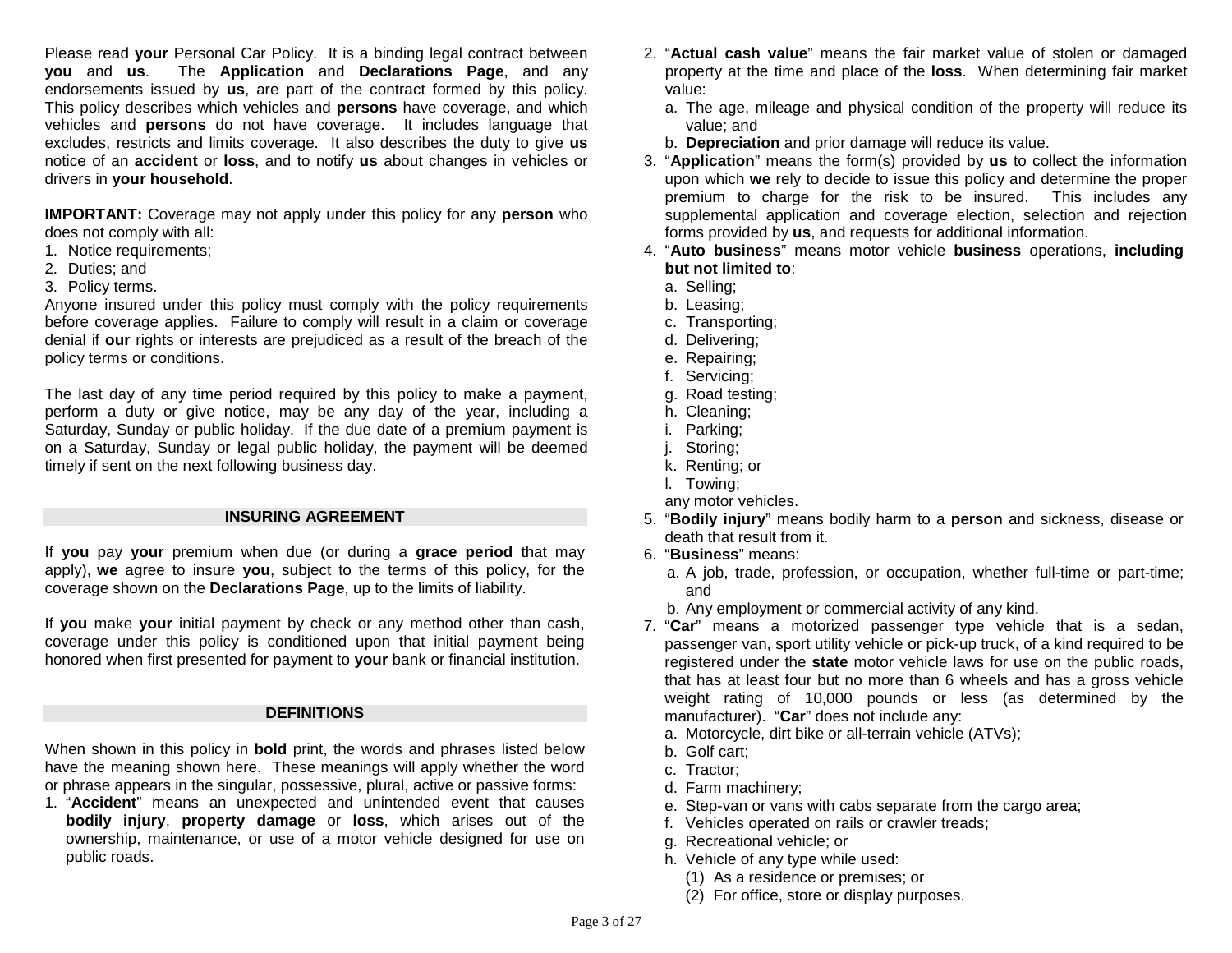- 8. "**Declarations Page**" means the document from **us** with respect to this policy, listing:
	- a. The types of coverage **you** have elected;
	- b. The limit for each coverage;
	- c. The cost for each coverage;
	- d. The listed **cars** covered by this policy;
	- e. The coverage **you** bought for each **car**; and
	- f. Other information that applies to this policy.
- 9. "**Delivery**" means to be engaged in the activity of transporting, delivering or picking up **persons**, property, products, materials or goods for compensation or a fee in the course of any **business**, including going to a pick-up and returning from a drop-off. "**Delivery**" **includes but is not limited to** delivery of magazines, newspapers, food, and any other products.
- 10. "**Depreciation**" means a decrease in the value of property as occurs:
	- a. Over a period of time in the marketplace;
	- b. Due to wear and tear; and
	- c. Due to obsolescence.
- 11. "**Driver's License**" means a valid and current certificate, permit or license issued by a **state** or governmental agency, authorizing a **person** to operate a motor vehicle.
- 12. "**Failure to pay premium**" means nonpayment of any premium, or other payment, when due or during a **grace period** that may apply. This includes the dishonor or rejection, or refusal to pay, by a financial institution of any noncash payment made to **us** or made for this policy.
- 13. "**Grace period**" means the 7 day period of time, where required by Arizona law:
	- a. Starting on the day immediately after the premium due date; and
	- b. During which the policy remains in force, subject to all terms and limitations, but without penalty even though the premium due has not yet been paid.
	- No "**grace period**" will apply for the initial down-payment of premium due for this policy.
- 14. "**Household**" means the address where **you reside** that is shown on the **Declarations Page**.
- 15. "**Including, but not limited to**" and "**includes, but is not limited to**" (and any similar type of phrase) means a list, that is not exhaustive nor exclusive, of examples of the items, things, ideas, activities or parts being addressed by preceding policy language.
- 16. "**Insured car**" means:
	- a. Any **car** described on the **Declarations Page**.
	- b. Any **car you** acquire to replace a **car** described on the **Declarations Page**, subject to the following conditions:
		- (1) The existing coverages on the **car** replaced will apply to a replacement **car** as of the date it is acquired if **you** notify **us** within 30 days of the date it is acquired by **you**. Car Damage Coverage shall not apply to the replacement **car** if **we** do not get notice within those 30 days.
- (2) A replacement **car** will not be provided more coverage than applied to the **car** it replaced until and unless **you** ask **us** to add coverage and **our** conditions are met. If **you** add coverage or increase limits, that added coverage or increased limit does not apply until after **you** have asked **us** to add the coverage or increase limits.
- c. Any additional **car**, other than a replacement **car**, that **you** acquire during the policy period, but only if **we** insure all **cars owned** by **you** and **you** give **us** notice within 30 days of the date the **car** is acquired by **you**. No coverage will apply to an additional **car** if **you** do not notify **us** within 30 days of acquiring that **car**. No Car Damage Coverage shall apply to an additional **car** until after the time **you** give **us** notice **you** have acquired the **car**, unless it is a replacement **car** and those conditions have been met.
- 17. "**Loss**" means direct, sudden, and loss of, or physical damage to an **insured car**, caused by an **accident**. This definition does not apply in Part V.
- 18. "**Minimum limits**" means the minimum amount of liability insurance required by the motor vehicle financial responsibility and/or insurance laws of the State of Arizona.
- 19. "**Named insured**" means the **person** or **persons** shown as the "**Named Insured(s)**" on the **Declarations Page**.
- 20. "**Non-owned car**" means any **car**, other than an **insured car**, that is not **owned** by or furnished or available for regular or frequent use by **you**, any **resident** of **your household** or **your** non-resident spouse. "**Non-owned car**" does not include any **car** rented for more than 30 consecutive days.
- 21. "**Occupying**" means to be in or upon a **car**, or engaged in the immediate act of getting in, on, out of or off.
- 22. "**Owns**" and "**Owned**" means to:
	- a. Hold legal title to the **car**;
	- b. Have legal possession of the **car** subject to a written conditional sales agreement; or
	- c. Have legal possession of the **car** under a lease agreement of more than 30 days.
- 23. "**Owner**" means the **person** or entity who:
	- a. Holds legal title to the **car**;
	- b. Has legal possession of the **car** subject to a written conditional sales agreement; or
	- c. Has legal possession of the **car** under a lease agreement of more than 30 days.
- 24. "**Person**" means a natural, living human being and not a corporation, partnership, association or **business** name.
- 25. "**Property damage**" means physical damage to, or destruction or loss of use of tangible property.
- 26. "**Punitive damages**" means damages that may be imposed to:
	- a. Punish or deter wrongful, malicious or unlawful conduct;
	- b. Deter wrongful, malicious or unlawful conduct; or
	- c. Fine, penalize or impose a statutory penalty;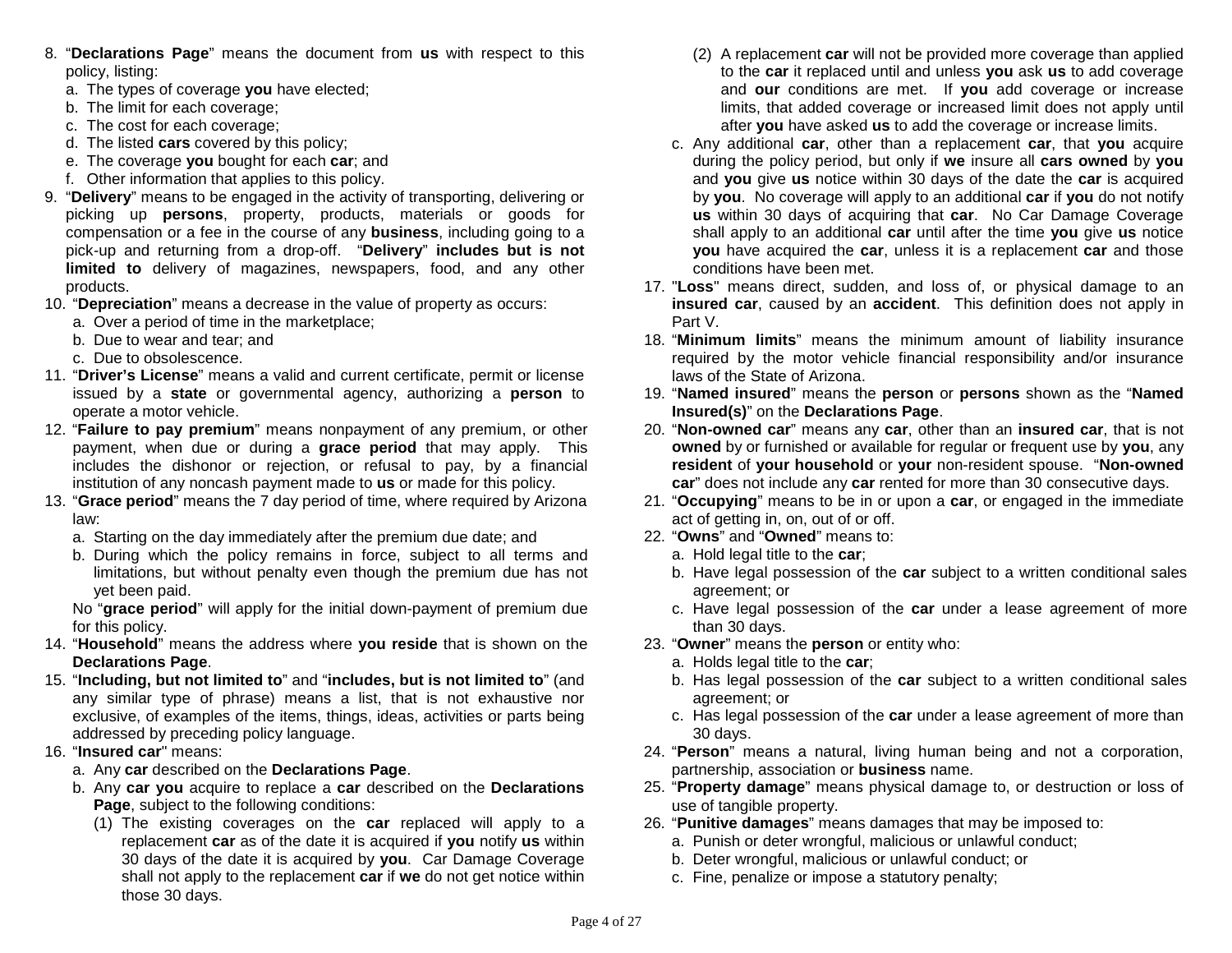other than damages intended to compensate for actual **bodily injury** or **property damage** incurred by a **person**. "**Punitive damages**" **include, but are not limited to**, damages referred to under any law as punitive damages, exemplary damages, treble damages or statutory multiple damages.

- 27. "**Racing**" means:
	- a. Preparing or participating in any race, speed, demolition, stunt, or timed contest or activity, whether organized or not; or
	- b. Operating a motor vehicle on a track or course designed or used for racing, high performance or high speed driving.
- 28. "**Regular operator**" is any **person** not listed on the **Declarations Page** who has or had care, custody or control of the **insured car** for more than twenty-four (24) hours at any time during the policy term as shown on the **Declarations Page**. The twenty-four (24) hours may be consecutive or cumulative.
- 29. "**Relative**" means:
	- a. A **person** who **resides** in **your household** and is related to **you** by blood, marriage or adoption;
	- b. **Your** ward or foster child who primarily **resides** with **you**.

If the "**named insured**" shown on the **Declarations Page** is not a **person**, no one will be a **relative**.

- 30. "**Reside**", "**resides**" and "**residing**" mean to dwell permanently, as the **person's** primary and legal domicile.
- 31. "**Resident**" and "**residents**" mean any **person** or **persons** who **reside** in the **household** of the **named insured**.
- 32. "**State**" means the District of Columbia, and any state, territory or possession of the United States, and any province of Canada.
- 33. "**Transportation network company**" means an entity that is licensed and operates in Arizona and uses an online-enabled application, software, website or system to connect passengers to **transportation network services** provided by **transportation network company drivers** and that may **own**, operate or control a personal **car** of a **transportation network company driver**.
- 34. "**Transportation network company driver**" means an individual who receives connections to potential passengers and related services from a **transportation network company** in exchange for payment of a fee to the **transportation network company** and who operates a **car** that is both of the following:
	- a. **Owned**, leased or otherwise authorized for use by the individual; and
	- b. Used to provide **transportation network services**.
- 35. "**Transportation network company vehicle**" means a **car** that meets all of the following:
	- a. Has a seating capacity not exceeding eight passengers, including the driver;
	- b. Is authorized by a **transportation network company**; and
	- c. Is used by a **transportation network company driver** to provide **transportation network services**.
- 36. "**Transportation network services**" means the transportation of a passenger between points chosen by the passenger beginning when a **transportation network company driver** accepts a request for **transportation services** received through the **transportation network company's** digital network or software application, continuing while the **transportation network company driver** provides **transportation network services** in a **transportation network company vehicle** and ending when the passenger exits the **transportation network company vehicle** or when the trip is canceled.
- 37. "**Volunteer work**" means work performed with no compensation other than:
	- a. Reimbursement of actual expenses incurred;
	- b. Disbursements of meals; or
	- c. Other similar and incidental benefits.
- 38. "**We**", "**Us**" and "**Our**" mean the Company providing this insurance, as shown on the **Declarations Page**.
- 39. "**You**" and "**your**" mean the "**named insured**" shown on the **Declarations Page**, and spouse of that **named insured** if that spouse **resides** in the **household** of the **named insured** at the time of the **accident** or **loss**.

# **PART I - LIABILITY TO OTHERS**

# **Insuring Agreement**

Subject to the limits of liability, if **you** paid the premium for coverage for Liability To Others, **we** will pay damages, other than **punitive damages**, for **bodily injury** or **property damage** for which any **insured person** becomes legally responsible because of a **car accident**. Damages include prejudgment interest awarded against the **insured person**.

**We** have the right to investigate, negotiate and settle any claim for damages covered by this coverage as **we** deem appropriate. **We** will settle or defend claims and lawsuits for damages covered under this Part I as **we** deem proper, with attorneys hired and paid for by **us**.

In addition to **our** limit of liability, **we** will pay all defense costs **we** incur. **Our** duty to settle or defend ends when **our** limit of liability for damages under this coverage has been paid. **We** have no duty to defend any lawsuit or settle any claim for **bodily injury** or **property damage** not covered under this policy.

Liability coverage provided under this Part I shall be provided in accord with and subject to all provisions of the Vehicle Insurance and Financial Responsibility Law of the Arizona Revised States, as amended, for **bodily injury** and **property damage**. If **we** make a payment to meet this requirement that **we** would not have otherwise paid under the terms of this policy, the **insured person** must reimburse **us**.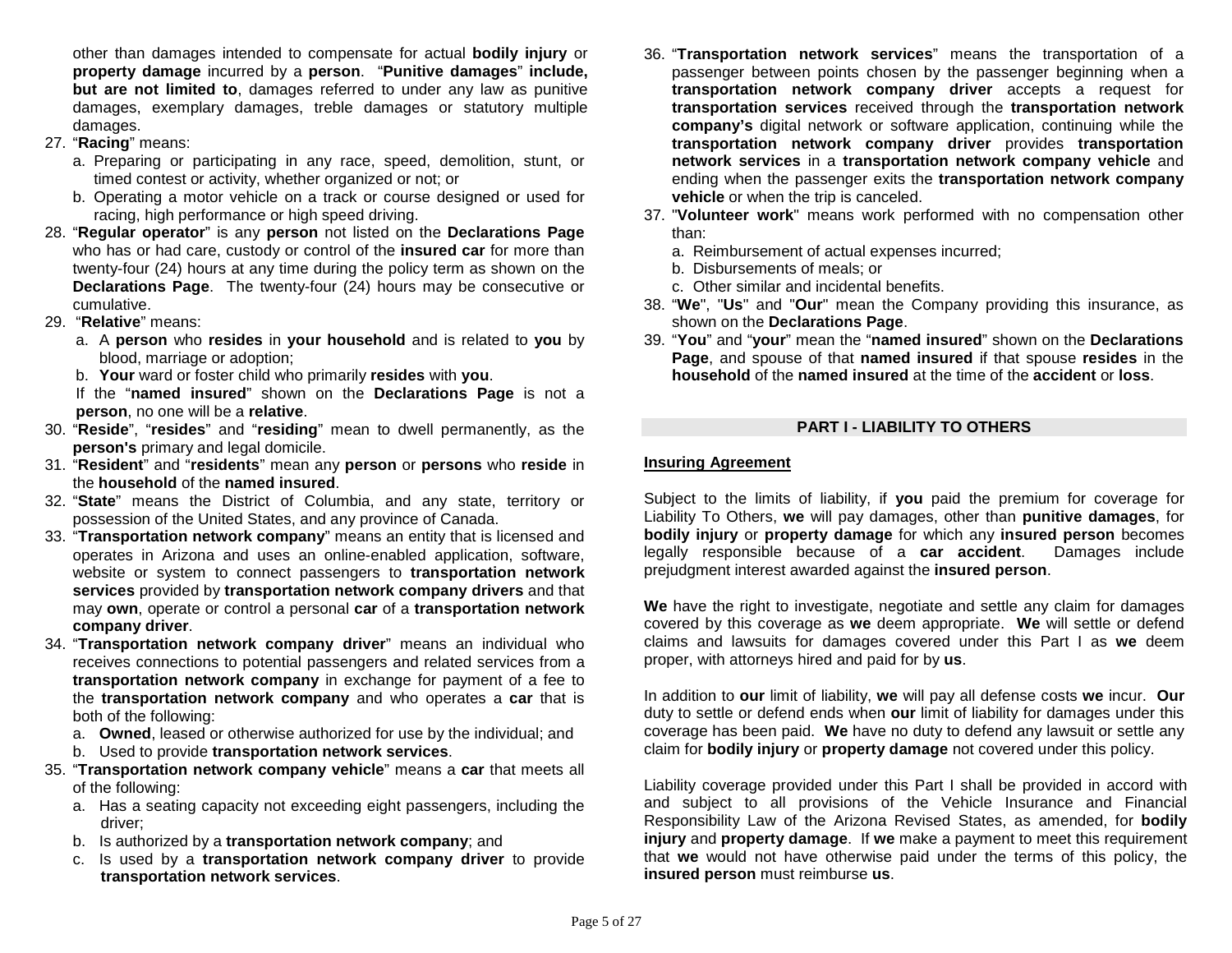# **Additional Definition for Part I Only**

## As used in Part I:

"**Insured person**" or "**insured persons**" means:

- 1. **You**, with respect to liability arising out of the ownership, maintenance or use of an **insured car**.
- 2. **You**, while driving a **non-owned car** with permission of its **owner**.
- 3. Any other **person** using an **insured car** with **your** express or implied permission.
- 4. Any other **person** listed as a driver on the **Declaration Page** while driving an **insured car**.
- 5. A **relative** listed as a driver on the **Declaration Page**, with respect to an **accident** while driving a **non-owned car** with permission of its **owner**.
- 6. Any Additional Interest shown on the **Declarations Page**, with respect to liability arising out of the use of the **insured car** by a **person** described above. Inclusion of an Additional Interest Insured shall not increase **our** limit of liability. Coverage for the Additional Interest insured is excess over any other valid insurance. Coverage for an Additional Interest insured is limited to the **insured car** for which the Additional Interest insured has been shown on the **Declarations Page**.

# **Additional Payments**

For an **insured person**, **we** will pay, in addition to **our** limit of liability:

- 1. All expenses **we** incur in the settlement of any claim.
- 2. All expenses **we** incur in the defense of any lawsuit alleging claims against an **insured person** that may be covered by this policy.
- 3. Premiums on appeal bonds and attachment bonds required in any suit **we**  defend. **We** have no duty to:
	- a. Pay the premium for any bonds that are more than **our** limit of liability;
	- b. Apply for or furnish bonds; or
	- c. Pay any premium for any appeal bond after **we** have tendered or offered the policy limit in payment of that portion of any judgment that falls within **our** limit of liability.
- 4. Up to \$100 for a bail bond needed due to an **accident** arising out of the use of an **insured car**. **We** have no duty to apply for or furnish bonds.
- 5. Other reasonable expenses, other than loss of earnings, incurred at **our** request.

# **Exclusions**

Coverage for Liability to Others and **our** duty to defend do not apply to:

- 1. **Bodily injury** or **property damage** that arises out of the ownership, maintenance or use of a motor vehicle as a livery service or for **delivery**. This exclusion does not apply to:
	- a. Shared-expense car pools; or
	- b. The ownership or use of a **car** while it is being used in the course of **volunteer work** for a tax-exempt organization.
- 2. **Bodily injury** or **property damage** caused by an intentional act by, or at the direction of, the **insured person**, even if the **bodily injury** or **property damage** that results is not what was intended.
- 3. **Bodily injury** or **property damage** caused by any **person** using an **insured car** without **your** express or implied permission.
- 4. Use of a **non-owned car** by an **insured person** without the **owner's** permission or if being used outside of the scope of the **owner's** permission.
- 5. **Bodily injury** or **property damage** that arises out of, or is due to:
	- a. The ownership or use of a **car** for transporting any explosive substance, toxic material, flammable substance, or similarly hazardous material;
	- b. Nuclear reaction or radiation;
	- c. A peril to which a nuclear energy liability insurance applies or is required by law to apply;
	- d. Radioactive, pathogenic, poisonous, biological, toxic, or hazardous contamination or materials; or
	- e. War (declared or undeclared) or warlike action of any kind.
- 6. **Bodily injury** to an employee, employer or co-worker of any **insured person** that occurs in the course of employment and for which benefits are provided under any workers' compensation or other similar law. Coverage does not apply to a domestic employee if benefits are provided under any workers' compensation or other similar law.
- 7. **Bodily injury** or **property damage** that arises out of the ownership or **use** of an **insured car** when it is:
	- a. Rented, leased or provided to anyone in exchange for any form of value, compensation or reimbursement;
	- b. Entrusted to another **person** or entity for the purpose of subleasing, leasing, renting or selling and is no longer in **your** possession;
	- c. Sold to any **person** or entity other than **you** or a **relative**; or
	- d. Under a conditional sales agreement and is no longer in **your**  possession.
- 8. **Bodily injury** or **property damage** that occurs while a **transportation network company driver** is logged in to a **transportation network company's** digital network or software application or while a **transportation network company driver** is providing **transportation network services**.
- 9. **Bodily injury** or **property damage** arising out of the ownership, maintenance or use of any motor vehicle, other than an **insured car** by an **insured person**, while in the course or scope of employment.
- 10. **Bodily injury** to **you** or a **relative**. This exclusion applies only to the portion of any damages that are more than **minimum limits**.
- 11. **Bodily injury** or **property damage** arising out of the operation of any traction engine, road roller, grater, tractor crane, power shovel, well driller, or implement of animal husbandry.
- 12. Any liability assumed by an **insured person** under any contract or agreement.
- 13. **Bodily injury** or **property damage** caused by an **insured car** when it is driven by any **person** who is not a listed driver on the **Declarations Page**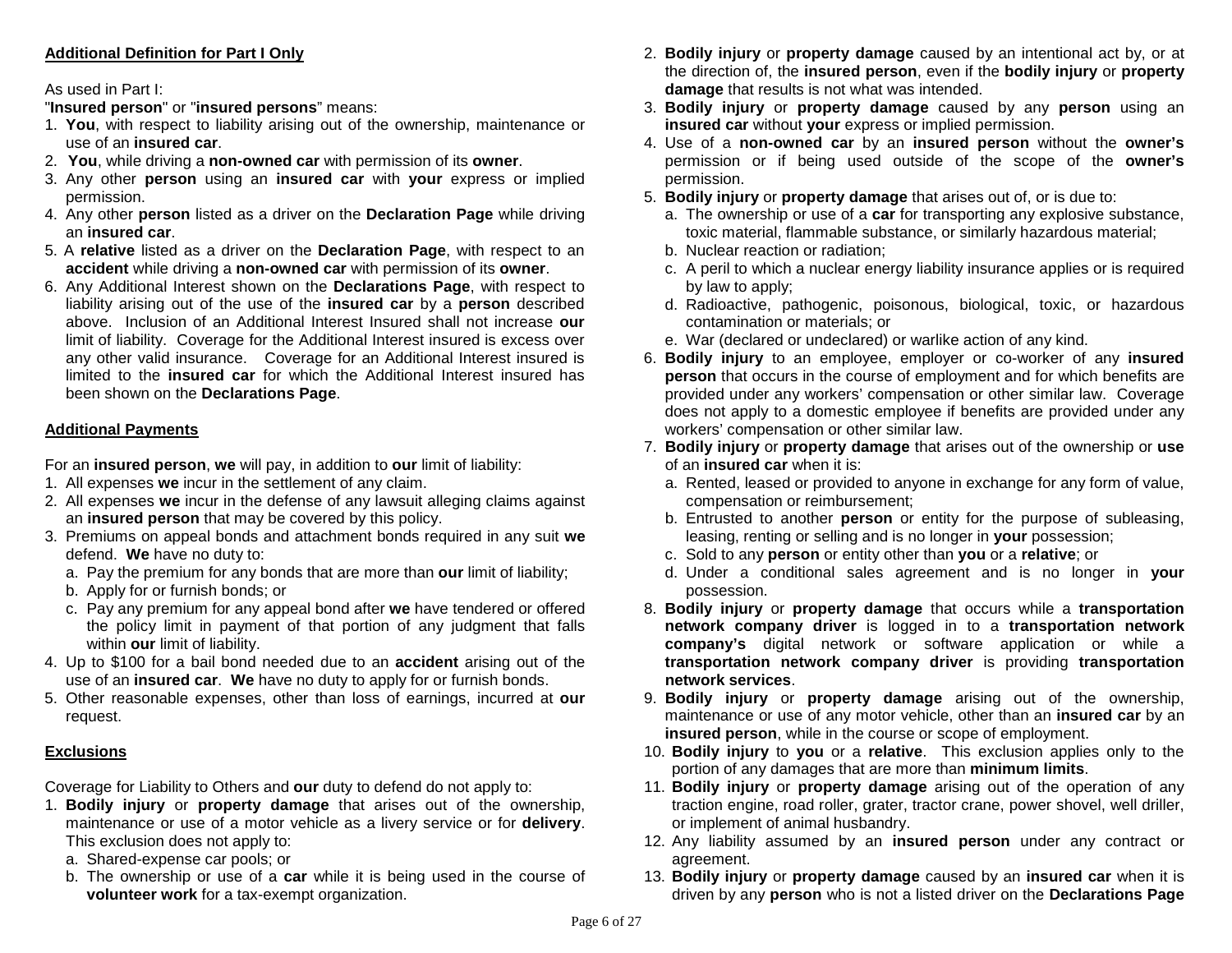and who does not have a valid **driver's license**. This exclusion applies only to the portion of any damages that is more than **minimum limits**.

- 14. **Bodily injury** or **property damage** arising out of the ownership, maintenance or use of an **insured car** by any person who:
	- a. **Resides** in **your household**; or
	- b. Is a **regular operator** of the **insured car**;

but is not listed or endorsed on the policy prior to the **loss**. However, if the injured party is not entitled to recover damages under any policy of uninsured motorist coverage then this exclusion shall only apply to the damages that are in excess of the **minimum limits** of the state of Arizona.

- 15. **Bodily injury** or **property damage** caused by an **insured person**  operating an **insured car** or **non-owned car** while **racing**. This exclusion does not apply to racing or stunting on a public road for the portion of any damages that is less than or equal to **minimum limits**.
- 16. **Bodily injury** or **property damage** arising out of the ownership, maintenance or use of any motor vehicle, other than an **insured car**, which is **owned** by **you** or furnished or available for regular or frequent use by **you** or any **insured person**.
- 17. **Bodily injury** or **property damage** for which the United States Government is liable under the Federal Tort Claim Act.
- 18. **Bodily injury** or **property damage** resulting from the ownership, maintenance, or use of any motor vehicle by any **person** while engaged in any **business** activities. This exclusion does not apply to **business** use of an **insured car**:
	- a. For the portion of any damages that is less than or equal to **minimum limits**; or
	- b. That has been declared to **us** and for which **you** have paid the additional business use premium for that use.
- 19. **Property damage** to property:
	- a. Rented to;
	- b. Transported by;
	- c. Owned by; or
	- d. In the care of;

# the **insured person**.

This exclusion does not apply to **property damage** to a residence or private garage not owned by an **insured person**, **you** or a **relative**, that is rented by **you**.

- 20. **Bodily injury** or **property damage** that occurs while the **insured person** is committing a felony or attempting to elude law enforcement personnel. This exclusion does not apply:
	- a. For the portion of any damages that is less than or equal to **minimum limits**; or
	- b. To misdemeanor violations of the motor vehicle or traffic code.
- 21. **Punitive damages** of any kind.
- 22. **Bodily injury** or **property damage** resulting from the operation of any **car** by a specifically named excluded driver.

If a court with proper jurisdiction finds an exclusion invalid and cannot be enforced, that exclusion is revised so it will:

- 1. Not to apply to the portion of damages that is less than or equal to the **minimum limits**; and
- 2. Apply and be enforced as to all other damages.

# **Limits of Liability**

Without regard to the number of:

- 1. **Insured persons**;
- 2. **Cars** insured under this policy;
- 3. Separate premiums paid or shown on the **Declarations Page**;
- 4. Policies issued;
- 5. Claims made;
- 6. Vehicles involved;
- 7. Heirs or wrongful death beneficiaries involved; or
- 8. Lawsuits filed;

**we** will pay no more than the limits of liability shown on the **Declarations Page** due to any one **accident**. There will be no stacking or combining of coverage afforded to more than one **car** or **insured person** under this policy.

The limit for "each person" is the most **we** will pay due to **bodily injury** sustained by a **person** in an **accident**, and only the limit for "each **person**" will apply to the total of claims made due to that **bodily injury**, including any and all claims:

- 1. Derived from such **bodily injury including, but not limited to**:
	- a. **Loss** of society;
	- b. **Loss** of companionship;
	- c. **Loss** of service or support;
	- d. **Loss** of consortium; and
	- e. Wrongful death; and
- 2. For mental anguish or emotional distress due to observing the **accident** or **bodily injury** occur.

Subject to the **bodily injury** limit for "each person", the limit for "each accident" is the most **we** will pay for **bodily injury** sustained by two or more **persons** in one **accident**.

The **property damage** liability limit for each occurrence is the most **we** will pay for any damage to property in one **accident**.

No one is entitled to duplicate payments under this coverage for the same element of damages that has been paid by:

- 1. Any other coverage under this policy;
- 2. Workers' compensation or any similar insurance; or
- 3. Any other source.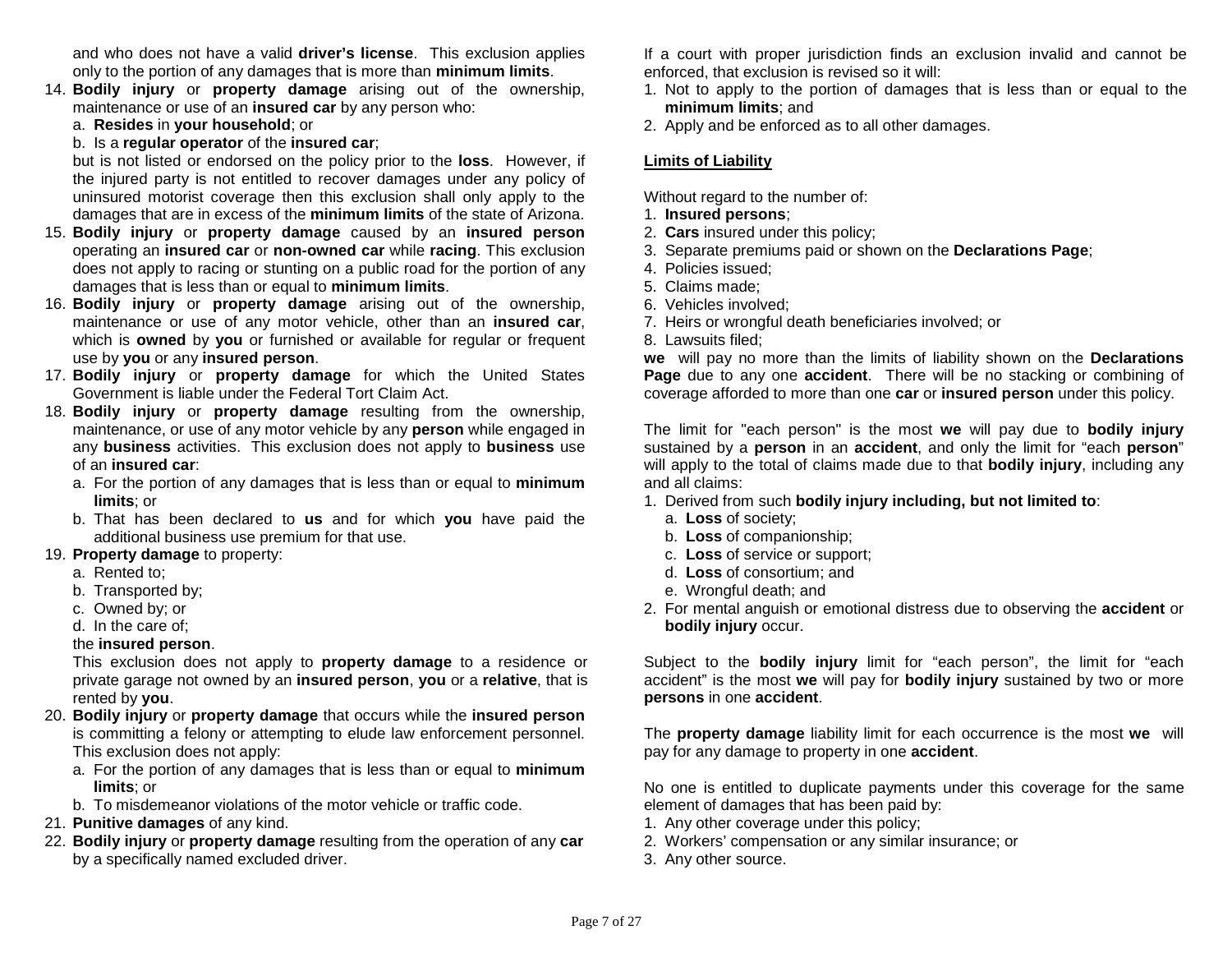The damages for **bodily injury** recoverable by a guest or passenger in an **insured car** shall be reduced by any payments made to that **person** under Medical Payments Coverage.

**Our** limit of liability will not be increased for an **accident** because a trailer is attached to an **insured car** or a **non-owned car** at the time of the **accident**.

Any payment to a **person** under this liability coverage shall be reduced by any payments to that **person** under Uninsured Motorist Coverage and Underinsured Motorist Coverage. However, this clause will not be applied to:

- 1. Reduce any amount **we** owe to an amount that is less than **minimum limits**; or
- 2. Reduce the actual recovery of benefits from all sources to an amount less than full compensation for the **bodily injury** or **property damage** damages sustained in the **accident**.

## **Out of State Insurance**

If an **accident** to which this Part I applies occurs in any state, territory or possession of the United States of America or any territory of Canada, other than the one in which an **insured car** is principally garaged, and the state, province, territory or possession has:

- 1. A finanical responsibility or similar law requiring limits of liability for **bodily injury** or **property damage** higher than the limits shown on the **Declarations Page**, this policy will provide the higher limit; or
- 2. A compulsory insurance or similar law requiring a non-resident to maintain insurance whenever the non-resident drives a **car** in that state, province, territory or possession, this policy will provide the greater of:
	- a. The required minimum amounts and types of coverage; or
	- b. The limits of liability under this policy.

#### **Other Insurance**

If other valid and collectible motor vehicle liability insurance applies to an **accident** covered by this Part I, **we** will pay the proportionate share **our** limit of liability bears to the total of all applicable liability limits.

However, any insurance **we** provide for a **car**, other than an **insured car**, will be excess over any other collectible insurance, self-insurance or bond. This excess clause will not apply as related to a liability insurance policy or bond issued to or for an **auto business** that applies to the permissive use of a **nonowned car** used in that **auto business** when that **non-owned car** is being operated by **you** or a **relative**. But, any coverage **we** may provide under this Part I shall remain excess to that **auto business** insurance or bond if any **car** to which this Part I applies is in an **accident** while being used by any **person** employed by or engaged in an **auto business**, and there is a liability insurance policy or bond issued to or for that **auto business**, its employees, officers or agents.

# **Financial Responsibility Laws**

When **we** certify this policy as proof of future financial responsibility, this policy will comply with the minimum financial responsibility laws, as amended, to the extent required for **bodily injury** and **property damage**. **You** must reimburse **us** for any payment **we** make which **we** would not have made under the terms of this policy except for it being certified.

## **PART II – MEDICAL PAYMENTS**

#### **Insuring Agreement**

Subject to the limits of liability, if **you** paid the premium for Medical Payments Coverage when due, **we** will pay the **usual and customary charge** for reasonable and necessary medical and funeral services because of **bodily injury**:

- 1. Caused by an **accident**; and
- 2. Sustained by an **insured person** while operating or **occupying** an **insured car**.

# **Additional Terms for Part II**

Medical Payments Coverage is subject to the following:

- 1. Any dispute as to the **usual and customary charge** will be resolved between the service provider and **us**. If the **insured person** is sued for payment of any medical expense that **we** have refused to pay because:
	- a. The fee is unreasonable or exceeds the **usual and customary charge**; or
	- b. The service is unnecessary;

**we** will defend the **insured person** with an attorney of **our** choice. **We** will pay defense costs and any judgment against the **insured person** up to **our**  limit of liability. However, **we** have no duty to defend the insured if **we** deny an expense charged because it was not caused by a covered **accident**.

- 2. **We** will pay only for expenses incurred within 3 years from the date of the **accident**.
- 3. **We** have the right to review medical expenses and records to determine if each expense is reasonable and necessary for the diagnosis and treatment of the **bodily injury**.
- 4. **We** may refuse to pay for any portion of a medical expense:
	- a. That is unreasonable because the fee for the service is greater than the fee that is the **usual and customary charge**.
	- b. When the service(s) rendered is:
		- (1) Not provided and prescribed by a state licensed medical or health care provider acting within the scope of that license;
		- (2) Unnecessary for the treatment of the **bodily injury**; or
		- (3) For the treatment of a **bodily injury** that was not caused by the **accident**.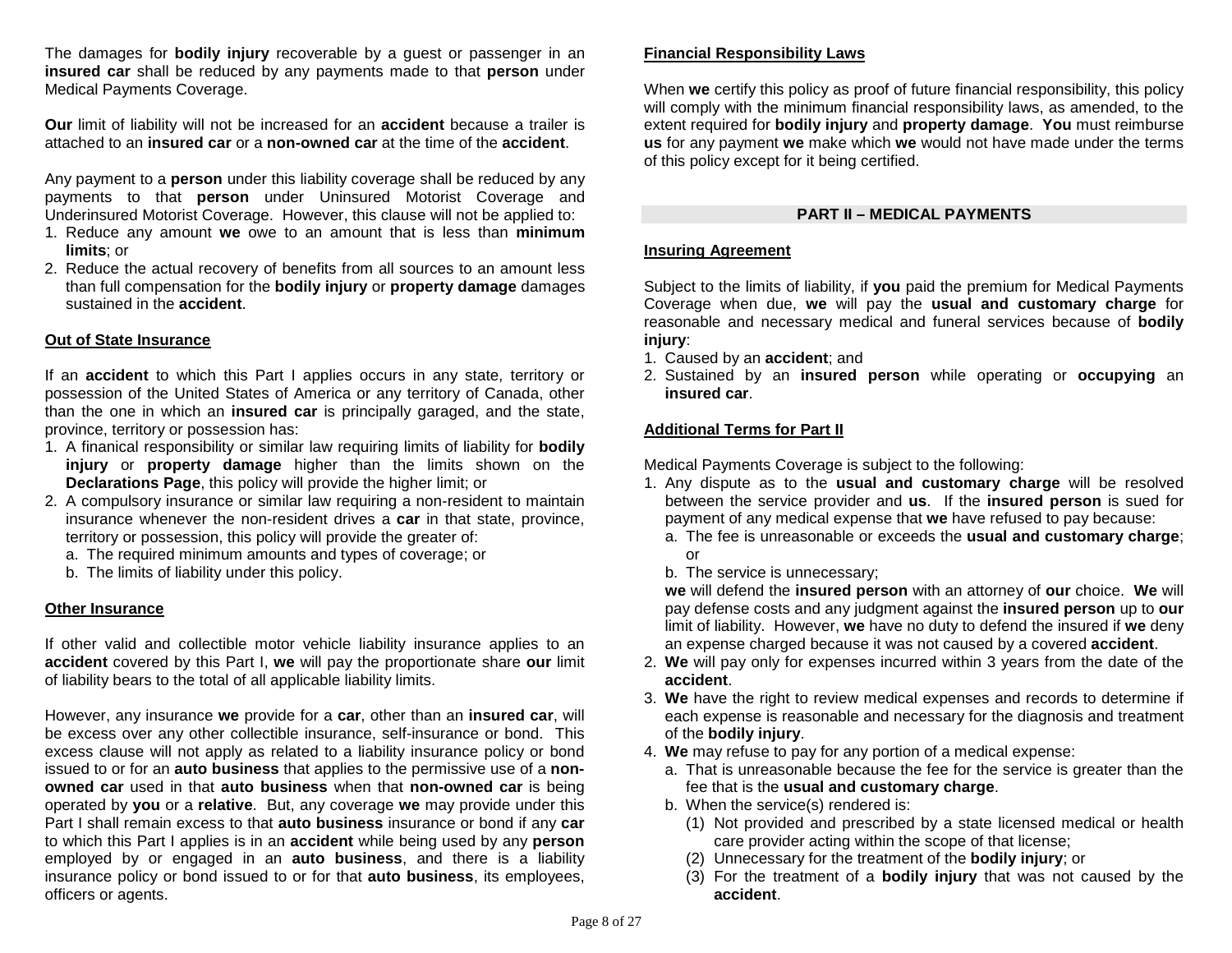- 5. **We** may use sources of information selected by **us** to determine if any medical expense is:
	- a. Reasonable and necessary;
	- b. Caused by the **accident**; and
	- c. Greater than the **usual and customary charge**.

These sources may include:

- a. Exams by doctors **we** select. **We** will pay for these exams;
- b. Review of medical records and test results by **persons** and services selected by **us**;
- c. Computerized programs for analysis of medical treatment and expenses; and
- d. Published sources of medical expense information.
- 6. **We** have no duty to pay for any medical expense, or portion of a medical expense, if the **insured person** is not directly and legally liable to pay that expense. This **includes, but is not limited to** expenses:
	- a. That are paid by other sources; or
	- b. For which an **insured person** is not directly and legally liable to pay because that **person** is a member of a health maintenance organization (HMO) or uses a preferred provider organization (PPO).

# **Additional Definitions for Part II Only**

When shown in Part II in **bold** print the words and phrases listed below have the meaning shown here. These meanings will apply whether the word or phrase appears in the singular, possessive, plural, active or passive forms:

- 1. "**Insured person**" means:
	- a. **You**.
	- b. Any **relative**.
	- c. Any **person** listed as a driver on the **Declarations Page**.
	- d. Any other **person occupying** an **insured car** while the **car** is being driven by **you** or any other **person** with **your** permission.
- 2. "**Usual and customary charge**" means the amount **we** determine represents a customary charge for medical services in the geograhic area in which the service is rendered. **We** shall determine the **usual and customary charge** through the use of independent sources of **our** choice.

# **Exclusions**

This coverage does not apply for **bodily injury** to any **person**:

- 1. While **occupying** an **insured car** when used as a livery service or for **delivery**. This exclusion does not apply to:
	- a. Shared-expense car pools; or
	- b. While the **insured car** is being used in the course of **volunteer work** for a tax-exempt organization.
- 2. While **occupying** any motor vehicle while used as a residence.
- 3. While **occupying** a vehicle other than a **car** while the vehicle is being used in the **business** or occupation of an **insured person**.
- 4. During the course of employment if benefits are provided under a Workers' Compensation Law or similar law.
- 5. Arising out of an **accident** involving any motor vehicle while being used by a **person** while employed or engaged in any **auto business**. This exclusion does not apply to **you** or a **relative** using an **insured car**.
- 6. Caused by:
	- a. War (declared or undeclared);
	- b. Civil war;
	- c. Insurrection;
	- d. Rebellion;
	- e. Revolution;
	- f. Nuclear reaction, radiation, or radioactive contamination;
	- g. Pathogenic, poisonous, biological, toxic, explosive or other hazardous materials; or
	- h. Any consequence of any of these.
- 7. While **you** or anyone driving with **your** permission is using an **insured car** while committing a crime or fleeing any law enforcement personnel.
- 8. While an **insured car** is being driven by any **person** who is not a listed driver on the **Declarations Page** and who does not have a valid **driver's license**.
- 9. While an **insured car** is used for **racing**.
- 10. For whom the United States Government or its military services are required (directly or indirectly) to provide similar services or benefits.
- 11. While an **insured car** is:
	- a. Rented, leased or provided to anyone in exchange for any form of value, compensation or reimbursement;
	- b. Entrusted to another **person** or entity for the purpose of subleasing, leasing, renting or selling and is no longer in **your** possession;
	- c. Sold to any **person** or entity other than **you** or a **relative**; or
	- d. Under a conditional sales agreement and is no longer in **your**  possession.
- 12. That occurs while a **transportation network company driver** is logged in to a **transportation network company's** digital network or software application or while a **transportation network company driver** is providing **transportation network services**.
- 13. Resulting from the ownership, maintenance, or use of any **insured car** by a **person** while engaged in any **business** activities. This exclusion applies to any use of a vehicle for any **business**, **including but not limited to** livery or **delivery** services. This exclusion does not apply to:
	- a. **Business** use of an **insured car** that has been declared to **us** and an additional business use premium has been paid; or
	- b. Use of an **insured car** by **you** or a **relative** in an **auto business**.

# **Limits of Liability**

Without regard to the number of:

- 1. **Insured persons**;
- 2. **Cars** insured under this policy;
- 3. Separate premiums paid or shown on the **Declarations Page**;
- 4. Policies issued;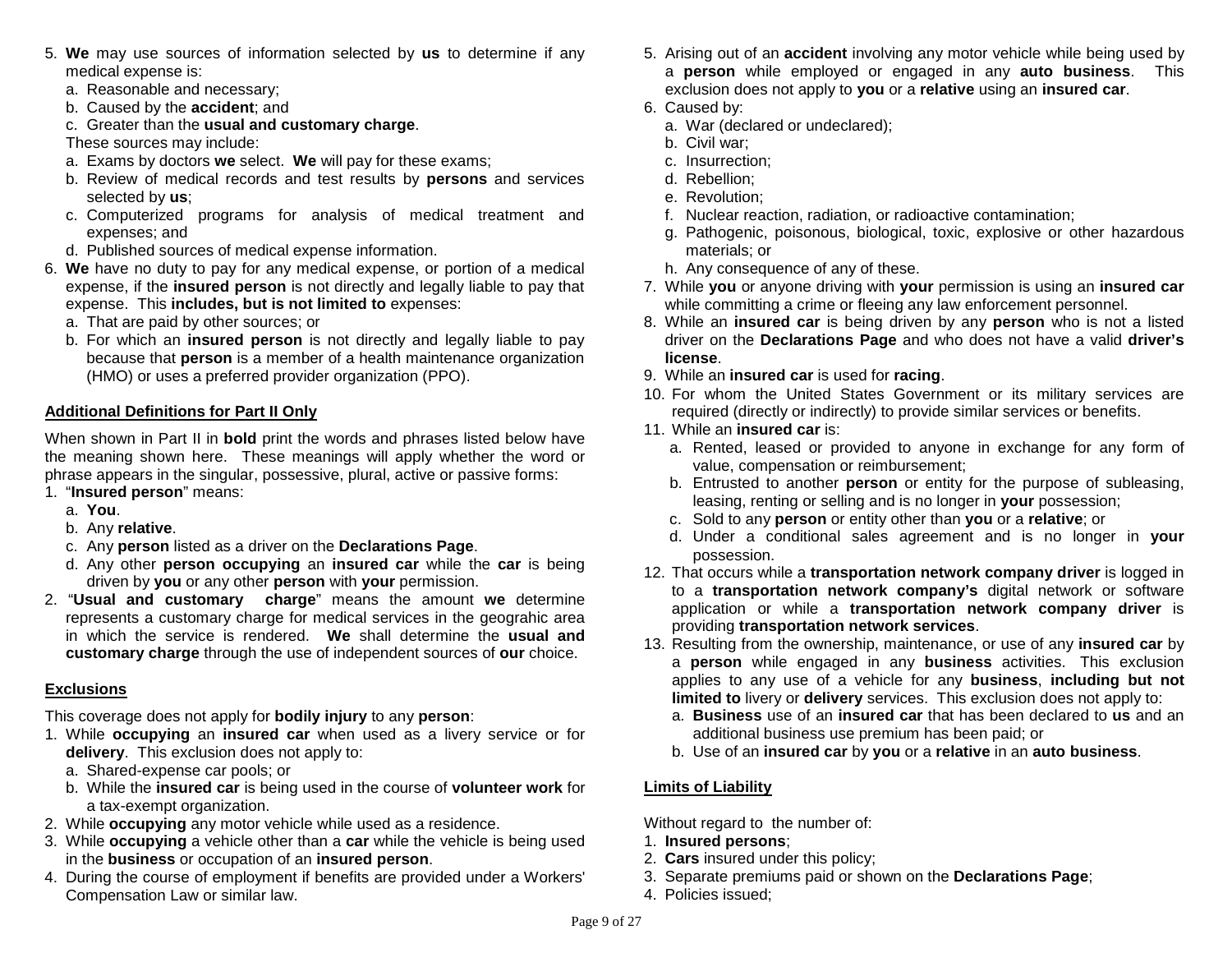- 6. Vehicles involved;
- 7. Heirs or wrongful death beneficiaries involved; or

8. Lawsuits filed;

**we** will pay no more than the limit of liability shown for this coverage on the **Declarations Page** for each **insured person**. There will be no stacking or combining of coverage afforded to more than one **car** under this policy.

No one will be entitled to duplicate payments under this coverage for any element of damages that has been paid by any other coverage under this policy or any other source.

To prevent double recovery when an **insured person** has fully recovered all damages sustained in an **accident**, any amounts payable to an **insured person** under this Part II will be reduced by any amounts paid or payable for the same expense under any Liability to Others Coverage, Personal Injury Protection or Uninsured/Underinsured Motorist Coverage provided by this or any other policy or source of recovery.

Any payment **we** make under this coverage to an **insured person** shall be excess insurance over benefits paid or payable under the provisions of any disability benefits or similar law.

No payment will be made under this coverage unless the **insured person** or his legal representative agrees in writing that any payment shall be applied toward any settlement or judgment that the **insured person** receives under any Liability to Others Coverage or Uninsured/Underinsured Motorist Coverage provided by this policy.

# **Other Insurance**

If there is other applicable motor vehicle medical payments insurance on a loss covered by this part **we** will not pay more than **our** share. **Our** share is the proportion that **our** limit of liability bears to the total of all applicable medical payment insurance limits.

Any medical payments insurance **we** provide will be excess over any personal injury protection benefits under this or any other policy.

# **Payment of Benefits**

Payment for medical expenses will be paid directly to a physician or other health care provider if **we** receive a written assignment signed by the **insured person** to whom such benefits are payable.

If **we** pay benefits directly to a physician or other health care provider, as directed by the written assignment, **we** have no duty to pay those same benefits to the **insured person**.

# **PART III – UNINSURED/UNDERINSURED MOTORISTS**

## **Insuring Agreement - Uninsured Motorist Coverage**

Subject to the limits of liability, if **you** paid the premium for **Uninsured Motorist Coverage**, **we** will pay compensatory damages an **insured person** is legally entitled to recover from the **owner** or operator of an **uninsured motor vehicle** due to **bodily injury**:

1. Sustained by an **insured person**; and

2. Caused by an **accident**;

that arises out of the ownership, maintenance or use of the **uninsured motor vehicle**.

# **Insuring Agreement - Underinsured Motorist Coverage**

Subject to the limits of liability, if **you** paid the premium for **Underinsured Motorist Coverage**, **we** will pay compensatory damages an **insured person** is legally entitled to recover from the **owner** or operator of an **underinsured motor vehicle** due to **bodily injury**:

- 1. Sustained by an **insured person**; and
- 2. Caused by an **accident**;

that arises out of the ownership, maintenance or use of the **underinsured motor vehicle**.

# **Additional Terms for Part III**

The following Additional Terms apply to this Part III:

- 1. The liability of the **owner** or operator of an **uninsured motor vehicle** or **underinsured motor vehicle** for **bodily injury** must arise out of the ownership or **use** of an **uninsured motor vehicle** or **underinsured motor vehicle**.
- 2. If an offer of settlement has been made to an **insured person** by the insurer of the **uninsured motor vehicle** or **underinsured motor vehicle**, **we** will pay under this Part III only if **we** have been given:
	- a. Not less than 30 days written notice of that offer to pay; and
	- b. An opportunity to advance payment to the **insured person** in an amount equal to the offer settlement within 30 days after receipt of notice.
- 3. **We** are not bound by any judgment that arises out of a lawsuit with respect to:
	- a. The liability of an **owner** or operator of an **uninsured motor vehicle** or **underinsured motor vehicle**; or
	- b. The amount of **bodily injury** damages that result from an **accident**;
	- if a lawsuit is brought without **our** written consent.
- 4. **We** are not bound by any settlement agreement entered into with the **owner** or **operator** of an **uninsured motor vehicle** or **underinsured motor vehicle** that occurs without **our** written consent.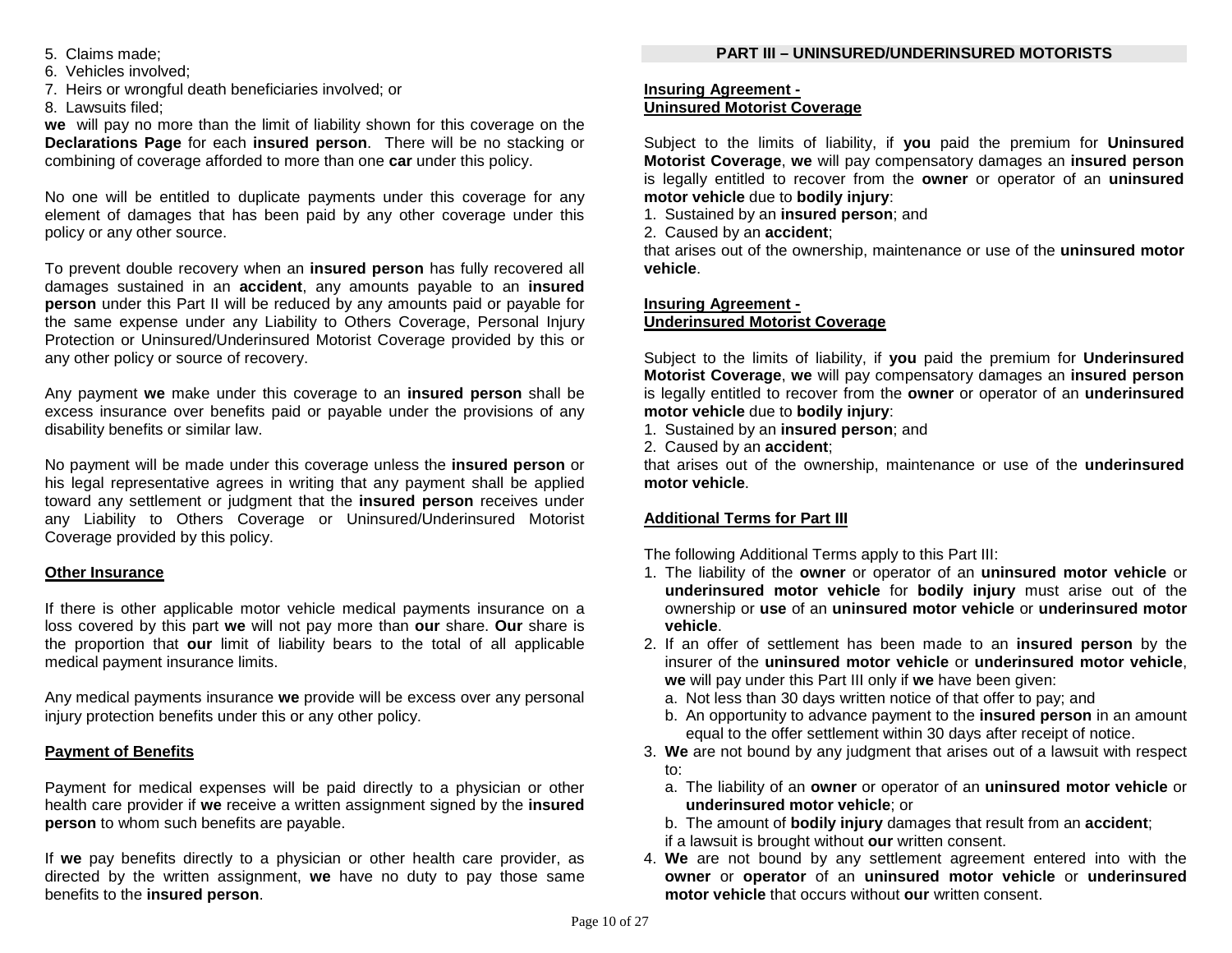- 5. Any lawsuit or arbitration against **us** by an **insured person** must be brought within three years after **we** get written notice of the claim for coverage under this Part as follows:
	- a. For an Uninsured Motorist Coverage claim, **we** must receive notice in writing within three years after the date of the **accident** that caused the **bodily injury**. Except, a **person** may make an Uninsured Motorist Coverage claim within three years after the earliest of the following:
		- (1) The date the **person** knew that the tortfeasor was uninsured;
		- (2) The date the **person** knows or should have known that coverage was denied by the tortfeasor's insurer; or
		- (3) The date the **person** knows or should have known of the insolvency of the tortfeasor's insurer; or
	- b. For an Underinsured Motorist Coverage claim, **we** must receive notice in writing within three years after the date of the **accident** that caused the **bodily injury** and that **person** must also:
		- (1) Make a claim with the tortfeasor's insurer; or
		- (2) File an action against the tortfeasor within the time limits prescribed law.

Except, that a **person** may make an underinsured motorist claim within three years after the date the **person** knows or should have known that the tortfeasor has insufficient liability insurance to cover the **person**'s injuries.

# **Additional Definitions for Part III Only**

When shown in Part III in **bold** print the words and phrases listed below have the meaning shown here. These meanings will apply whether the word or phrase appears in the singular, possessive, plural, active or passive forms:

- 1. "**Insured person**" means:
	- a. **You**.
	- b. A **relative**.
	- c. Any other **person** who uses or is **occupying** an **insured car** with **your** express or implied permission.
- 2. "**Motor vehicle**" means a self-propelled land motor vehicle designed for use on public roads and highways, and subject to motor vehicle registration laws.
- 3. "**Underinsured motor vehicle**" means a **motor vehicle** for which one or more **bodily injury** liability bonds, policies or self-insurance apply at the time of the **accident** but all limits available under those sources of recovery for **bodily injury** liability are less than the total damages the **insured person** is legally entitled to recover for **bodily injury**.

"**Underinsured motor vehicle**" does not include any vehicle or its equipment that is:

- a. Operated on rails or crawler treads;
- b. Designed for **use** mainly off public roads, while not on public roads;
- c. Located for use as a residence or premises;
- d. Insured under Part I of this policy, except when the:
	- (1) **Insured person** is **you** or a **relative**; and
	- (2) That **insured person** is unable to recover the liability limit that applies to that **person** due to a reduction in the amount to be paid under the liability coverage because there are multiple **persons** injured in the same **accident** who are also liability claimants who received liability payments; or
- e. An **uninsured motor vehicle**.
- 4. "**Uninsured motor vehicle**" means a **motor vehicle** for which:
	- a. No **bodily injury** liability bonds, policies or self-insurance apply at the time of the **accident**.
	- b. There is liability insurance, but the liability insurer has legally denied coverage under its policy.
	- c. There is liability insurance, but the insurer writing the policy is or becomes insolvent.
	- d. There is liability insurance, but the limit of liability for **bodily injury** under that policy or bond is less than the **minimum limits**; or
	- e. The **owner** or operator cannot be identified, and that **motor vehicle** causes **bodily injury** to that **insured person**. If there has been no physical contact between the vehicle and either the **insured person** or a vehicle **occupied** by an **insured person**, there must be corroborating evidence that an unidentified vehicle was involved in the **accident**. Corroborating evidence means any additional and confirming testimony, fact or evidence that strengthens and adds weight or credibility to the **insured person's** account of the **accident**.

"**Uninsured motor vehicle**" does not include any vehicle or its equipment that is:

- a. **Owned** by, or furnished or available for the regular use of, **you** or a **relative** if that vehicle is **owned** or operated by a person who is insured under any motor vehicle liability policy that complies with **minimum limits**;
- b. Operated on rails or crawler treads;
- c. Designed for **use** mainly off public roads, while not on public roads;
- d. Located for use as a residence or premises;
- e. **Owned** or operated by a self-insured under any applicable motor vehicle law, except a self-insured that is or becomes insolvent;
- f. Insured under Part I of this policy; or
- g. An **underinsured motor vehicle**.

# **Exclusions**

- 1. **We** do not provide coverage under this Part III for any **insured person**:
	- a. If that **person**, or that **person's** legal representative, settles the claim without **our** consent, and **our** right to recover payment from any liable party has been prejudiced by such act.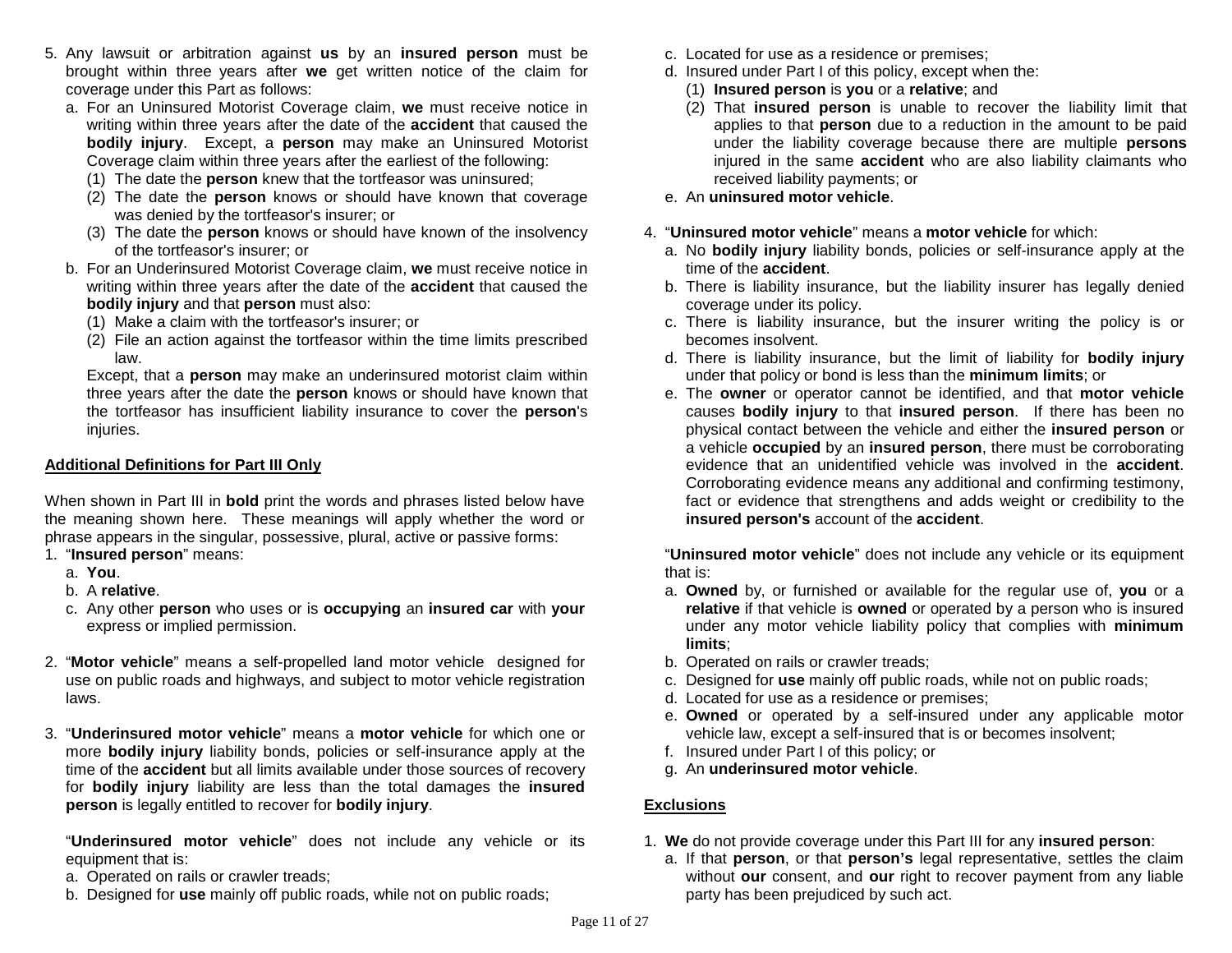- b. While **occupying your insured car** while it is being used for livery or **delivery** services. This exclusion does not apply to a:
	- (1) Share the expense car pool; or
	- (2) An **insured car** when it is being used in the course of **volunteer work** for a tax-exempt organization.
- c. Using or **occupying** a vehicle without the permission of the **owner**. This does not apply to the use of the **insured car** by **you** or a **relative**.
- d. For **punitive damages**.
- 2. This coverage shall not apply directly or indirectly to benefit any:
- a. Insurer or self-insurer under any of the following or similar laws:
	- (1) Workers compensation law; or
		- (2) Disability benefits law; or
- b. Government entity, unit or agency.
- 3. **We** do not provide coverage under this Part III for any **bodily injury** that occurs while a **transportation network company driver** is logged in to a **transportation network company's** digital network or software application or while a **transportation network company driver** is providing **transportation network services**.

If a court with proper jurisdiction finds an exclusion invalid, that exclusion is revised to apply only to the portion of damages that exceeds **minimum limits**.

# **Limits of Liability**

Without regard to the number of:

- 1. **Insured persons**;
- 2. **Cars** insured under this policy;
- 3. Separate premiums paid or shown on the **Declarations Page**;
- 4. Policies issued;
- 5. Claims made;
- 6. Vehicles involved;
- 7. Heirs or wrongful death beneficiaries involved; or
- 8. Lawsuits filed;

**we** will pay no more than the limit of liability shown for this coverage on the **Declarations Page**. There will be no stacking or combining of coverage afforded to more than one **car** under this policy.

The amount shown on the **Declarations Page** for "each person" is the most **we** will pay for all damages due to a **bodily injury** to one **person** in any one **accident**, and only the limit for "each person" will apply to the total of claims made for **bodily injury** and any and all claims:

- 1. Derived from such **bodily injury including, but not limited to**:
	- a. **Loss** of society;
	- b. **Loss** of companionship;
	- c. **Loss** of service or support;
	- d. **Loss** of consortium; and
	- e. Wrongful death.

2. For mental anguish or emotional distress due to seeing the **accident** or **bodily injury** occur.

Subject to the "each person" limit the amount shown for "each accident" is the most **we** will pay for all damages due to **bodily injury** sustained by two or more **persons** in any one **accident**.

No one will be entitled to duplicate payments for the same elements of damages under this policy or from any other source.

To prevent duplicate payments for the same elements of damages to be recovered by an **insured person**, the total damages an **insured person** is entitled to recover for **bodily injury** from the **owner** or **operator** of the **uninsured motor vehicle** or **underinsured motor vehicle** shall be reduced by any amount paid or to be paid because of **bodily injury**:

- 1. By or on behalf of any **persons** or organizations that may be legally responsible, **including, but not limited to** all sums paid under Part I of this policy;
- 2. Under Part II; and
- 3. Under any workers' compensation law, disability benefits law, or similar laws. This will not apply to Underinsured Motorist Coverage.

These reductions will not be applied to prevent the **insured person** from being fully compensated for his or her **bodily injury**.

If an **insured person** enters into a settlement agreement with the liable tortfeasor, or that **person's** liability insurer, for an amount less than the limits of liability under all **bodily injury** liability policies and bonds, the total amount of **bodily injury** damages sustained by the **insured person** in the **accident** for which benefits may be claimed by the **insured person** shall be reduced by the difference between those damages and the **bodily injury** limits of all applicable liability policies and bonds.

# **Other Insurance**

If there is other applicable similar insurance, bonds or self-insurance with the same priority of payment available under more than one policy or provision for coverage on an **accident** covered by this Part, **we** will pay only **our** share of the damages. **Our** share is determined as the proportion that **our** limit of liability bears to the total of all limits applicable on the same level of priority.

However:

- 1. When an **insured person** occupies any vehicle, other than **your insured car**, this insurance shall be excess over any other similar insurance, bonds or self-insurance available to the **insured person**. The insurance, bonds or self-insurance which applies to the occupied **motor vehicle** is primary. But:
	- a. This excess clause will not apply as related to an insurance policy issued to or for an **auto business** that applies when **you** or a **relative**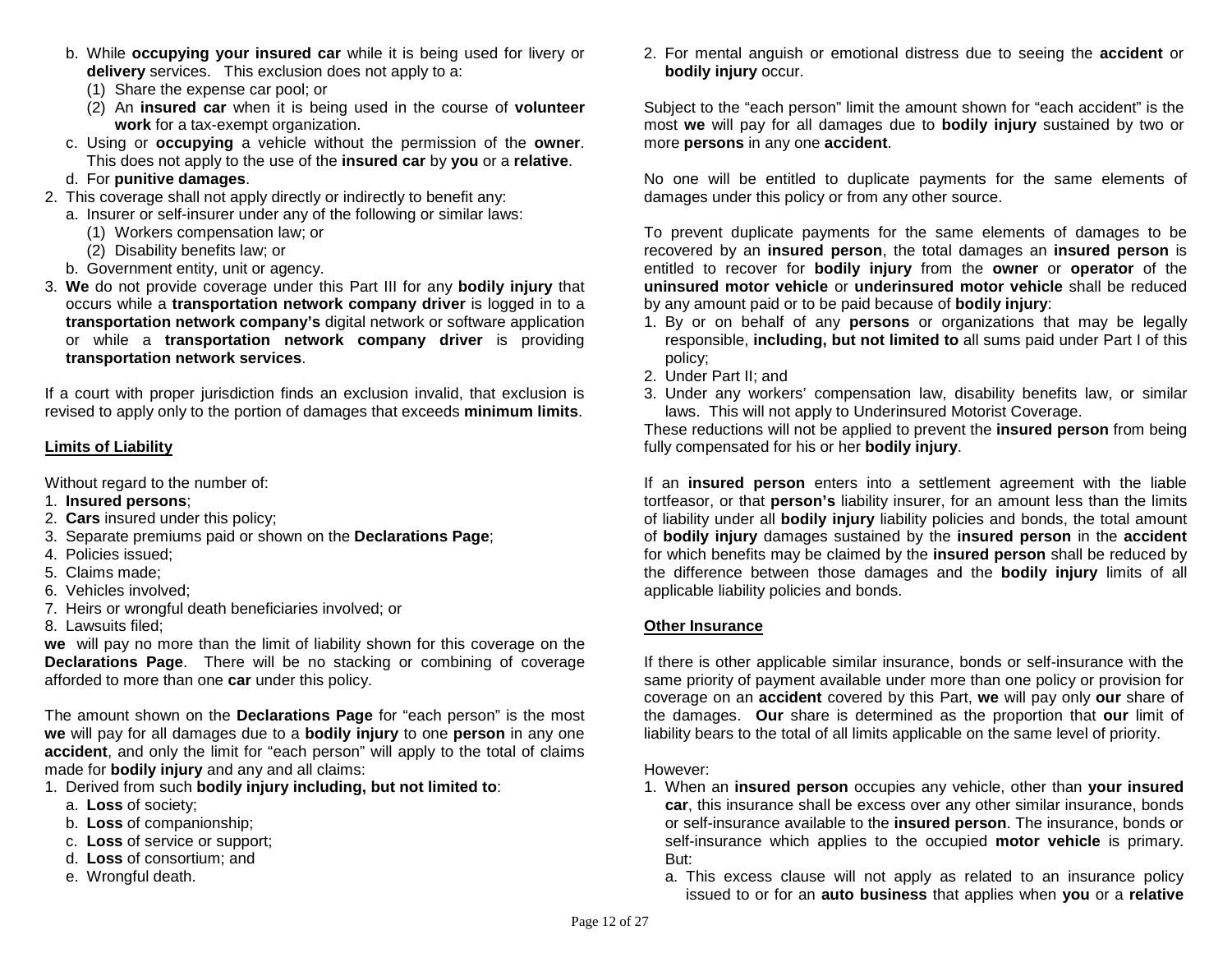are **operating** a **non-owned car** used in an **auto business**, in which case, any insurance policy issued to or for that **auto business** for that **car** shall be excess to any coverage provided under this Part III – Uninsured/Underinsured Motorist Coverage.

- b. If a **car** to which this Part III Uninsured/Underinsured Motorist Coverage applies is in an **accident** while being used by a **person** employed by or engaged in an **auto business**, and there is an applicable insurance policy or bond issued to or for that **auto business**, its employees, officers or agents, then **our** coverage, if applicable, shall be excess to that insurance.
- 2. If **we** or an affiliate insurer have issued more than one policy to **you** that covers an **insured person** in any one **accident** caused by an **uninsured motor vehicle** or **underinsured motor vehicle**, the following apply:
	- a. **We** will pay no more than the highest limit of liability for one **motor vehicle** applicable under any one policy on either a primary or excess basis.
	- b. The **insured person** shall select the limit of coverage under only one policy for only one **motor vehicle**, and only that one limit under the one policy selected by the **insured person** shall apply.
	- c. No coverage will be provided by any of the other policies issued by **us**  or an affiliate insurer.
	- d. The limit of liability under either Uninsured Motorist Coverage or Underinsured Motorist Coverage may not be added, combined, or stacked together with similar coverage under any other policy issued by **us** or an affiliate for **bodily injury** sustained by an **insured person** in an **accident**.

# **Arbitration**

Arbitration is not available for coverage disputes.

If agreement cannot be reached between the **insured person** and **us** on:

1. Whether that **insured person** is legally entitled to recover damages; and

2. The amount of damages which are recoverable by that **insured person**; from the **owner** or **operator** of an **uninsured motor vehicle** or **underinsured motor vehicle**, then the dispute may be arbitrated if both parties agree.

If **we** and the **insured person** agree to arbitrate, a qualified and impartial arbitrator shall be selected by the parties. If the parties cannot agree on an arbitrator within 30 days, either may request that a judge of a court with proper jurisdiction select such arbitrator.

Unless otherwise agreed by both parties:

- 1. Arbitration will take place in the county in which the **insured person resides**; and
- 2. Local rules of law as to procedure and evidence will apply. Disputes as to procedure and evidence shall be subject to the authority of the arbitrator.

The arbitrator has no authority to:

- 1. Decide issues of coverage; or
- 2. Award any amount:
	- a. In excess of the limit of liability;
	- b. As **punitive damages**; or
	- c. As fees, costs or interest.

The arbitrator's decision will be binding on:

- 1. Whether the **insured person** is legally entitled to recover damages; and
- 2. The amount of damages if the amount does not exceed the **minimum limits**. If the arbitrator's award exceeds the **minimum limits**, either party may demand the right to a trial. This demand must be made within 60 days of the arbitrator's decision. If this demand is not made, the amount of damages agreed to by the arbitrator will then be binding.

Each party will pay the expenses it incurs, and share in paying the agreed expenses of the arbitration and arbitrator equally.

# **PART IV - CAR DAMAGE COVERAGE**

# **Insuring Agreement**

Subject to the limits of liability, if **you** paid the premium for coverage under Part IV, **we** will pay for a **loss** described below to an **insured car** for which coverage has been purchased. **We** will pay for **loss** to an **insured car** caused by:

- 1. A comprehensive **loss**, other than collision, only if the **Declarations Page** shows that Comprehensive coverage applies for that **insured car**.
- 2. Collision, only if the **Declarations Page** shows that Collision Damage applies for that **insured car**.

**Loss** caused by:

- 1. Missiles;
- 2. Falling objects;
- 3. Fire;
- 4. Theft;
- 5. Malicious mischief or vandalism;
- 6. Riot or civil commotion;
- 7. Explosion;
- 8. Earthquake;
- 9. Windstorm, hail, water or flood; or
- 10. Accidental glass breakage;

are comprehensive losses to be paid under Comprehensive coverage. **Loss** due to the hitting or being hit by an animal or bird will also be paid under Comprehensive coverage, but only if there is proof that the **car** damage directly resulted from contact with that animal or bird. A comprehensive **loss** shall not include any **loss** covered as a collision.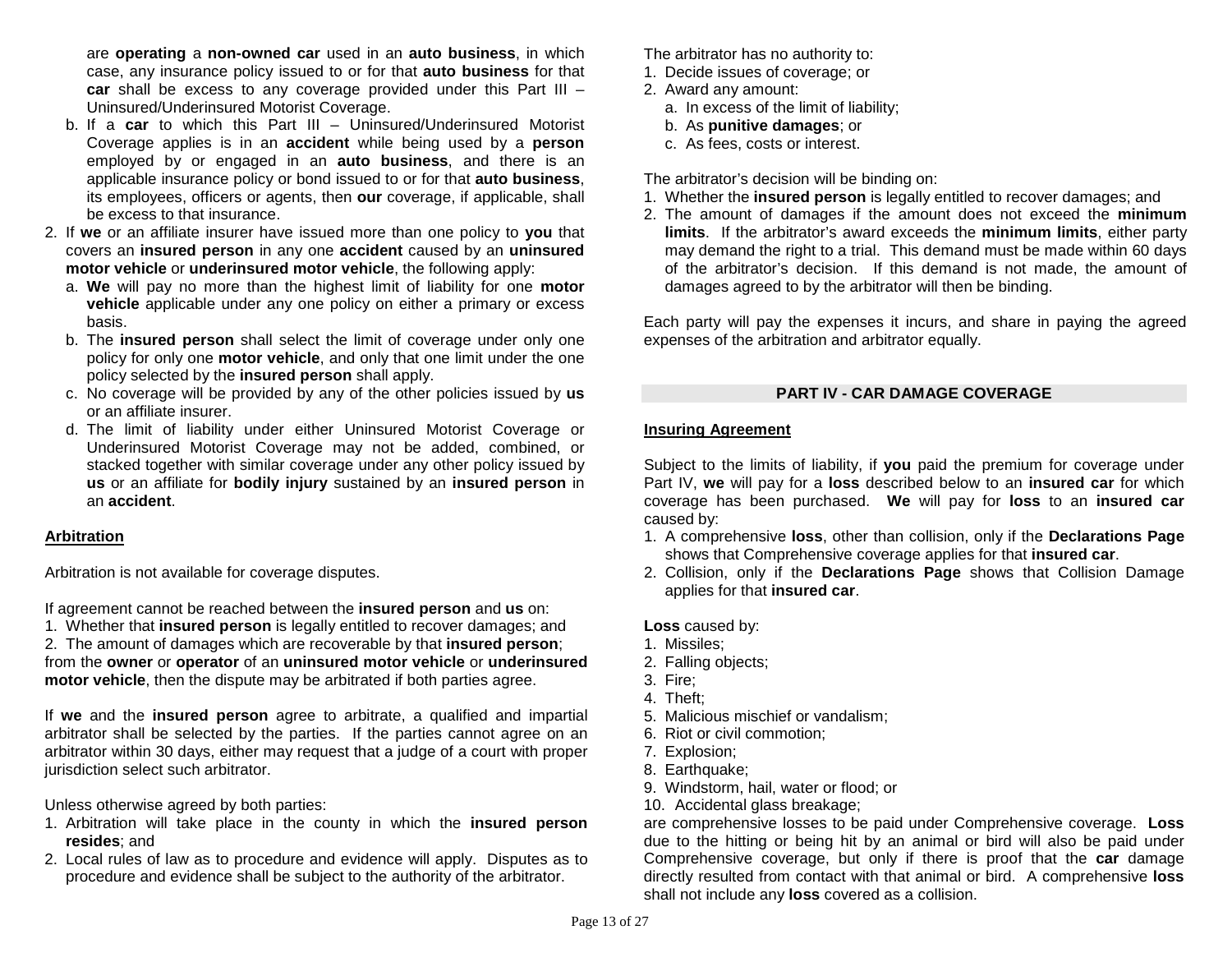## **Loss** caused by an **insured car**:

1. Overturning; or

2. Colliding with or being hit by another object;

are collision losses to be paid under Collision Coverage. A collision **loss** shall not include any **loss** covered as a comprehensive **loss**.

# **Towing and Labor Coverage**

If **you** paid the premium for Towing and Labor Coverage and it is shown on the **Declarations Page**, **we** will pay up to the limits shown on the **Declarations Page** for towing and labor costs incurred each time an **insured car** for which **you** bought this coverage is disabled. This includes the costs associated with emergency flat tire change, tire repair, battery jump, battery repair, fuel delivery (but not the fuel) and locksmith services each time an **insured car** is disabled, subject to the limits shown on the **Declarations Page** for that **insured car**. Covered labor must be performed at the time and place of disablement and does not include routine maintenance of the **insured car**. The maximum amount **we** will pay for any single disablement will be the amount shown on the **Declarations Page** for this coverage for that **insured car**. **You** must provide **us** with a verifiable receipt of the towing or labor charges incurred. This coverage does not apply to towing from entrapment in snow, mud, water or sand, more than 100 feet from a public road or highway.

# **Loss of Use (Rental) Coverage**

If **you** paid the premium for Loss of Use Coverage and it is shown on the **Declarations Page**, when an **insured car** for which **you** bought this coverage sustains **loss** due to a collision, **we** will reimburse **you** for necessary **car** rental charges **you** incur from a licensed rental car agency, while that **insured car** is inoperable due to that **loss**. **We** will pay no more than the limit shown on the **Declarations Page.**

Loss of Use Coverage is limited to the period the vehicle is inoperable or under repair.

Loss of Use Coverage will end 72 hours after **we** offer to pay the amount **we** determine is due for a total loss.

No deductible applies to Loss of Use Coverage. The limits set forth above are the most **we** will pay as the result of any one **loss**, regardless of the number of **insured cars** listed on this policy or premiums paid.

# **Full Glass Coverage**

If **you** paid the premium for Full Glass Coverage and it is shown on the **Declarations Page** for an **insured car** that has Comprehensive coverage, no deductible will be applied for a covered comprehensive **loss** to that **insured car** for any damage to the following safety equipment:

- 1. Glass used in the windshield, doors and windows; or
- 2. Glass, plastic or other materials used in the lights.

# **Additional Definition**

When shown in Part IV in **bold** print "**special/additional equipment**" means any of the following, except when installed by the original manufacturer of an **insured car** or by the manufacturer's dealer as a manufacturer's new car option or equipment on an **insured car**:

- 1. Parts, accessories, ground effects and any other equipment or enhancement;
- 2. Any modified suspension equipment, modified engines, modified carburetor systems, modified equipment, or custom wheels, **including, but not limited to**:
	- a. Aluminum, magnesium, chrome or alloy wheels;
	- b. Special wide-tread tires or slicks;
- 3. Custom paint, murals, decals or graphics; special carpeting or furnishings; sunroofs, moon roofs, t-bar or height extending roofs; bubble domes or similar windows; refrigeration or cooking equipment and any equipment used for sleeping;
- 4. Electronic video, audio, digital or data transmitting, receiving, recording and playback device, **including but not limited to**:
	- a. Communication and audio devices, including citizen band radios, two way mobile radios, televisions, VCR, mobile cellular and other telephones, blue tooth devices, scanning monitor receivers, audio devices that record and/or play sound, including: radios; satellite radios; stereos; cassette tape decks; compact disk systems; MP3 devices; internet audio streaming devices; audio interface devices; radio scanners; and similar devices for reproducing sound;
	- b. GPS and other navigation systems;
	- c. Personal computers and internet access systems;
	- d. Video devices, including DVD devices, VCR's; monitors; cameras and televisions; and
	- e. Any accessories, cables, connectors or antennas used with any of these types of equipment.

# **Exclusions**

Coverage does not apply to **loss**:

- 1. To an **insured car** while used for livery or **delivery** services. This exclusion does not apply to:
	- a. Shared expense car pools; or
	- b. An **insured car** while used in the course of **volunteer work** for a taxexempt organization.
- 2. Caused by:
	- a. War (declared or undeclared);
	- b. Civil war;
	- c. Insurrection;
	- d. Rebellion;
	- e. Revolution;
	- f. Nuclear reaction, radiation, or radioactive contamination;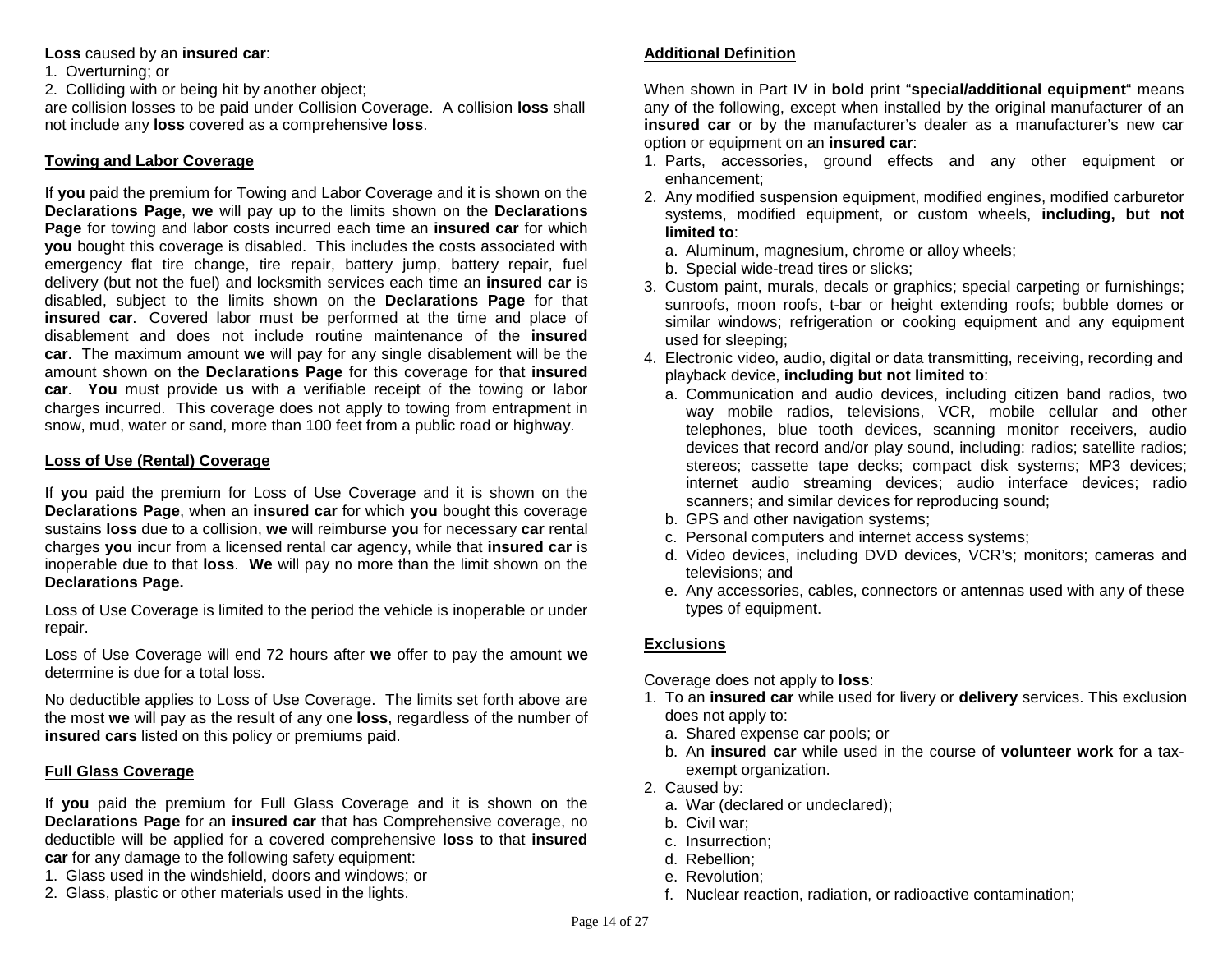- g. Pathogenic, poisonous, biological, toxic, explosive or other hazardous materials; or
- h. Any consequence of any of the items listed above.
- 3. To any **special/additional equipment**. However, if **you** have paid the premium for Special/Additional Equipment Coverage and it is shown on the **Declarations Page**, this exclusion shall not apply to the **special/additional equipment** listed on the schedule of **special/additional equipment** in **our**  records. If **you** change the **special/additional equipment** on an **insured car**, **you** must notify **us** to change **your** listed equipment before any added **special/additional equipment** will be covered.
- 4. To any camper body or trailer.
- 5. That occurs to any vehicle while it is located for use as a residence or premises.
- 6. That results from off-road recreational use of a vehicle.
- 7. Resulting from:
	- a. Prior **loss** or damage;
	- b. Manufacturer's defects; or
	- c. Any of the following:
		- (1) Wear and tear;
		- (2) Freezing;
		- (3) Mechanical or electrical breakdown or failure;
		- (4) Road damage to tires; or
		- (5) Mold, mildew, fungi or any by-product of these;
		- unless the damage is the result of other **loss** covered by this policy.
- 8. To any personal property, **including but not limited to** wearing apparel, any personal property, tools or nonstandard equipment and racks which is permanently or temporarily attached to an **insured car** at the time of the **loss**.
- 9. That occurs while **you**, or anyone driving with **your** permission, is using an **insured car**:
	- a. In an illegal trade or transportation;
	- b. While committing a crime (other than a violation of a traffic law or similar law governing the ownership or operation of a vehicle); or
	- c. While fleeing any law enforcement personnel.
- 10. Arising out of or due to the use of an **insured car** for transportation of any explosive substance, flammable liquid or similarly hazardous material, except transportation, incidental to ordinary residential or farm activities. This shall not apply to the fluids necessary for the operation of the vehicle.
- 11. That occurs while an **insured car** is **racing**.
- 12. That occurs while an **insured car** is subject to any bailment lease, conditional sale, mortgage or other encumbrance not specifically declared and described on this policy.
- 13. Due to theft or conversion by **you**, or a **relative**. However, this does not apply to the interest of a **named insured** or the spouse of the **named insured** who **resides** in the same **household** as the **named insured** if that **person** did not consent to, direct, contribute to, or participate in the theft or conversion.
- 14. To an **insured car** caused intentionally by or at the direction of any **person** listed on the **Declarations Page**. This exclusion will not apply to the interest of **named insured**, or the spouse or **relative** of the **named insured** who **resides** in the same **household** as the **named insured**, if the **loss** is a result of domestic violence, as defined in the Arizona laws as amended, and:
	- a. That **person** has not:
		- (1) Participated in;
		- (2) Contributed to;
		- (3) Directed; or
		- (4) Consented to;
		- the intentional act causing the **loss**; and
	- b. That **person** cooperates in any investigation relating to the **loss**.
- 15. That occurs while an **insured car** is driven by any **person** who is not a listed driver on the **Declarations Page** and who does not have a valid **driver's license**.
- 16. To an **insured car** when it is driven, operated, or used by any person who:
	- a. **Resides** in **your household**; or
	- b. Is a **regular operator** of an **insured car**;
	- but is not listed or endorsed on the policy prior to **loss**.
- 17. That occurs while an **insured car** is rented to, leased to, or loaned to any **person** or organization in return for compensation, payment or benefit of any kind in exchange for, or resulting from, the use of the **insured car**.
- 18. That occurs while under the care or control of a **business** or **person**, other than a **person** listed as an insured driver under this policy, in exchange for payment, compensation or payment in kind in exchange for, or resulting from, the use of an **insured car**.
- 19. That occurs while a **transportation network company driver** is logged in to a **transportation network company's** digital network or software application or while a **transportation network company driver** is providing **transportation network services**.
- 20. Due to the legal seizure or destruction of an **insured car** by any government or civil authority for any reason.
- 21. Due to the repossession of the **insured car** by a **person** or entity legally entitled to do so.
- 22. Resulting from the ownership, maintenance, or use of an **insured car** while a **person** is engaged in any **business** other than **auto business** activities. This exclusion includes use of a vehicle for livery and **delivery** services. This exclusion does not apply if **business** use of an **insured car** has been declared to **us** and an additional business use premium has been paid.
- 23. To an **insured car** due to diminution of value, or any loss or reduction in market or resale value, that is alleged to result from a **loss** or the repair or replacement of the property after the **loss**, or is claimed after a workmanlike repair.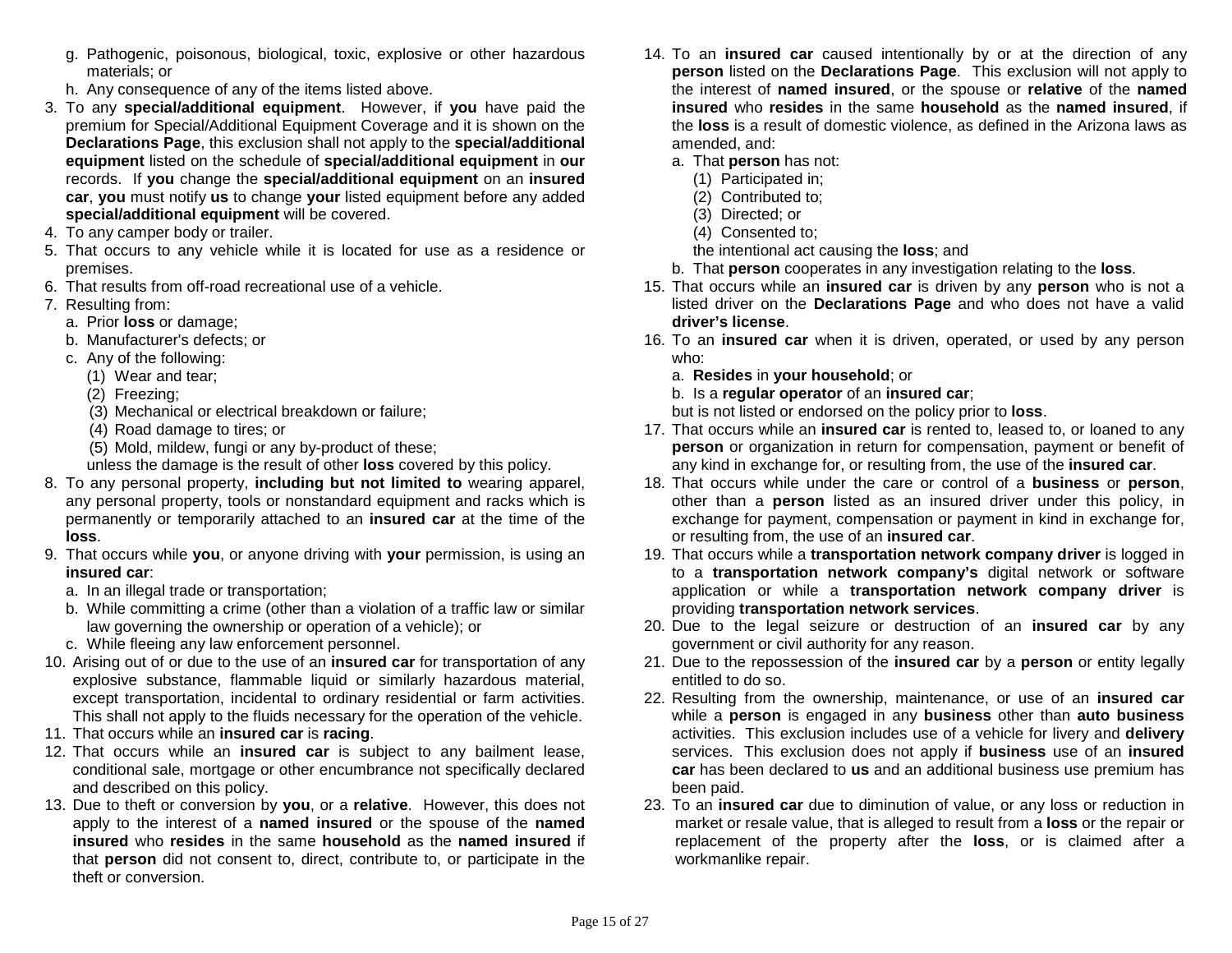- 24. That occurs while the operator of the **car** is texting, keying or typing on any portable electronic device, **including but not limited to** mobile phones and computers.
- 25. To any vehicle other than an **insured car** for which the premium has been paid for the coverage being sought under this Part.
- 26. To any vehicle involved in a single vehicle **accident** when a police report has not been made within twenty-four (24) hours of the **accident**.

## **Limits of Liability**

- 1. **Our** Limit of Liability for **loss** shall not exceed the lowest of:
	- a. The **Actual Cash Value** of the stolen or damaged property at the time of **loss**, reduced by the deductible shown on the **Declarations Page**;
	- b. The amount necessary to repair the property to its pre-**loss** physical condition, reduced by the deductible shown on the **Declarations Page**;
	- c. The amount necessary to replace the property with property of like kind and quality, reduced by the deductible shown on the **Declarations Page**; or
	- d. Any Stated Amount Limit of Liability shown on the **Declarations Page**, **including but not limited to** any value listed for **special/additional equipment**.
- 2. If **you** or the **owner** of the **insured car** keep the salvage, the amount **we** pay will be reduced by the salvage value.
- 3. If **loss** is sustained by more than one **insured car** in the same collision, the terms of this policy shall apply separately to each **insured car**, including any applicable deductibles.
- 4. The amount **we** will pay under this Part will be adjusted and reduced for **depreciation**, physical condition and betterment as applicable. **We** do not pay for the amount of any betterment. **You** are responsible to pay for any betterment.
- 5. The amount **we** will pay to repair an **insured car** or replace parts will be based on the cost of parts which may be new, used, reconditioned, remanufactured or refurbished parts, that are original and/or non-original manufacturer parts or equipment.
- 6. There shall be no duplicate recovery for the same elements of **loss** under this coverage and any other coverage under this policy or any other source.
- 7. Each item of **special/additional equipment** shall be subject to the deductible shown on the **Declarations Page** for **special/additional equipment**. No other deductible shall apply to **special/additional equipment**.

#### **No Benefit to Bailee**

These coverages shall not directly or indirectly benefit any **person** or entity other than **you** for **loss** to an **insured car**.

# **Appraisal**

If **you** and **we** fail to agree on the amount of **loss**, either may demand an appraisal of the **loss**. Each will appoint a competent and disinterested appraiser. The appraisers will select a third appraiser to decide any differences. Each appraiser will state separately the **Actual Cash Value** and the amount of **loss**. The award in writing by any two appraisers will be binding and will determine the amount payable. Each party will pay the expenses of its chosen appraiser. The expenses and the cost of the third appraiser will be shared equally.

**We** do not waive any of **our** rights under this policy by agreeing to an appraisal of the amount of **loss**. Coverage issues or disputes under this policy may not be determined by the appraisers.

# **Payment of loss**

At **our** option, **we** will pay the **loss** in money, or repair or replace the damaged or stolen property. With **your** consent, payment for repairs may be made directly to a repair shop if damage is repaired.

**We** may, at any time before the **loss** is paid or the property is replaced by **us**, return, at **our** expense any stolen property either to **you** or to the address shown in **our** records with payment for the resulting damage. **We** may keep all or part of the property at the agreed or appraised value, but there shall be no abandonment to **us**. **We** have no duty to preserve salvage.

In the event of a covered theft of, or total loss to, an **insured car**:

- 1. The titled **owner** of that **car** must deliver to **us**, within 30 days after **we** offer the amount due under the terms of this policy, the title to that **car** and any other requested documents.
- 2. If **we** agree to allow the titled **owner** of any covered **insured car** to retain the salvage after **we** declare that **insured car** is a total loss or nonrepairable, that **owner** is required by law to get a salvage vehicle title or non-repairable vehicle title before **we** pay that total loss.

**We** may make payment for a **loss** to **you** or the **owner** of the **car**. No payment is due under Part IV until **you** have fully complied with all of the conditions and duties stated in this policy.

Under no circumstances will a payment be made under the policy until evidence of satisfactory repairs is presented to **us**. At that time, **we** will have the right, at **our** option, to inspect the repairs prior to **our** making any payment for the **loss**.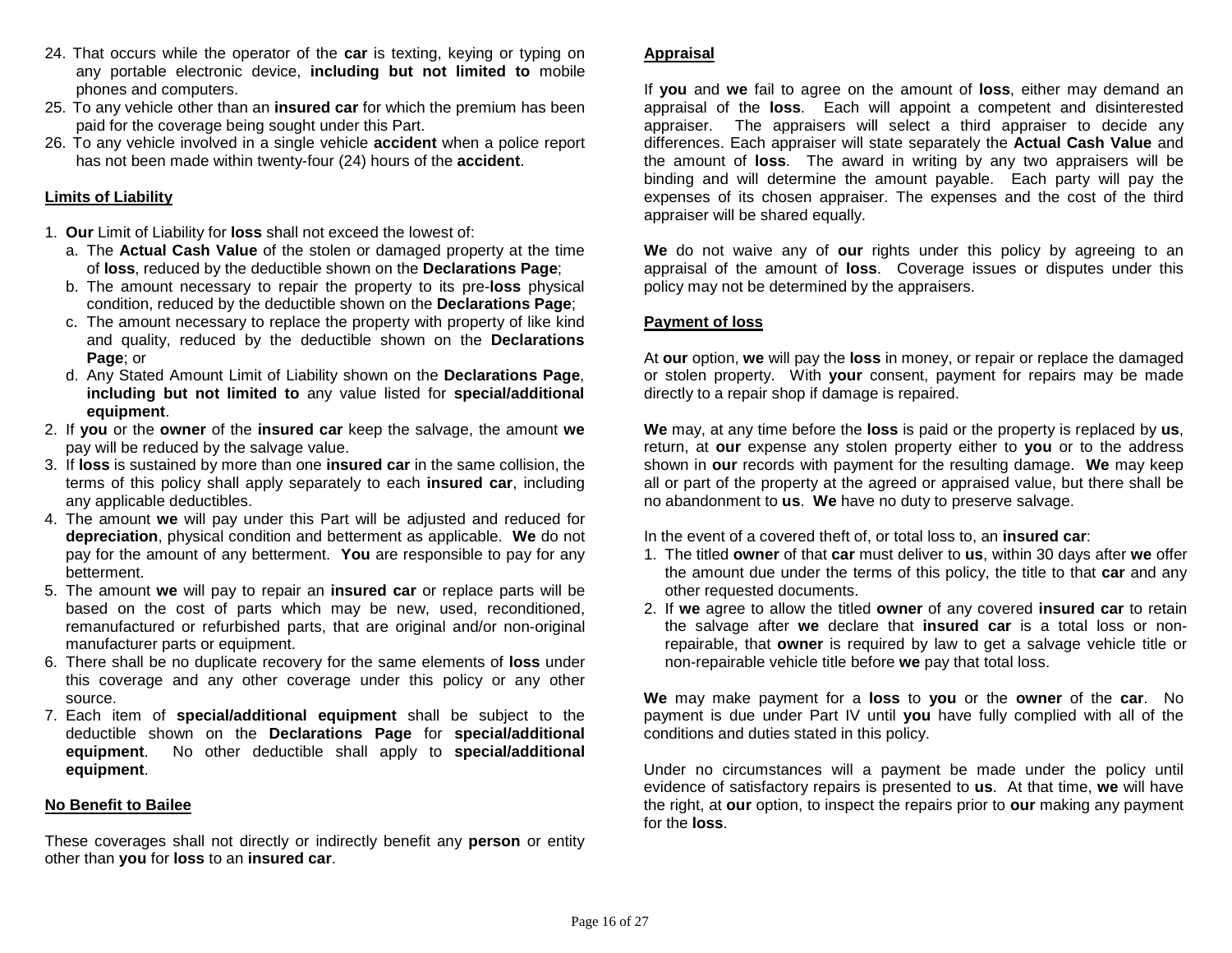# **Timeliness of Repairs**

If there is a **loss**, **you** must begin repairs on an **insured car** within ninety (90) days from the date of **loss**. **We** will not be responsible for any **loss** or portion thereof which is caused by **your** delay in commencing such repairs.

# **Car Storage**

**We** will pay up to a reasonable and customary daily rate for the cost of storage of an **insured car** in the event of a **loss** to the **insured car** for which coverage is provided under this Part. **We** will pay no more than \$400 total for the cost of storage of the **insured car** under this Part.

#### **Loss Payee & Lienholder's Rights**

If a loss payee or lienholder is shown on the **Declarations Page** with respect to an **insured car**, any amount paid under this Part IV for **loss** to that **car** will be paid according to **your** interest and that of the loss payee or lienholder. **We** may make separate payments according to those interests. However, with **your** consent, payment may be made directly to a repair shop when the **loss** is being repaired.

**We** will be subrogated to the loss payee or lienholder's rights of recovery to the extent of **our** payment.

Where a claim is denied for non-cooperation or breach of the **Insured**'s duties owed to **us,** the Loss Payee or lienholder's interest will not be protected. Where fraud, misrepresentation, material omission, intentional damage, or conversion, secretion and/or embezzlement of a **car** has been committed by or at the direction of **you** or a **relative**, or where the **loss** is otherwise not covered under the terms of this policy, the Loss Payee or lienholder's interest will not be protected. **We** have no duty to make any payment to a lienholder or Loss Payee unless the **loss** is payable to **you** and all policy terms and conditions have been met.

**We** reserve the right to cancel the policy as permitted by policy terms. Cancellation shall terminate this agreement as to the Loss Payee's interest.

#### **Other Insurance**

If there is other applicable insurance or source of recovery for **loss** to an **insured car**, **we** will pay the proportionate share **our** limit of liability bears to the total of all available sources of recovery. The deductible of this policy will be taken in a proportionate share based on the deductibles of each policy.

Other sources of recovery **include, but are not limited to** any:

- 1. Coverage provided by the **car owner**;
- 2. Other physical damage insurance available; and
- 3. Other source of recovery that applies to the loss.

#### **Insuring Agreement**

If **you** have paid the premium for Accidental Death and Dismemberment Coverage and it is shown on the **Declarations Page**, **we** will pay the benefits described under the Limits of Liability in this Part V with respect to **bodily injury** sustained by the **named insured** as the result of a Covered Event specified in this Part V.

## **Limits of Liability**

If a **named insured** sustains death, dismemberment or loss of life, as described below, independent of other causes, that is the result of a Covered Event in an **accident**, **we** will pay the stated benefit to the **named insured**, subject to the aggregate limit of liability shown on the **Declarations Page**.

DEATH, DISMEMBERMENT OR LOSS OF SIGHT: If within 90 days from the date of an **accident** arising out of a Covered Event, **bodily injury** sustained by the **named insured** in that **accident** causes death, dismemberment or loss of sight, **we** will pay, as follows, but no more than the Limit of Liability shown on the **Declarations Page** for all **bodily injury**:

- 1. For accidental loss of life of the **named insured we** will pay the limit shown on the **Declarations Page**.
- 2. For loss of both Hands or both Feet, **we** will pay the limit shown on the **Declarations Page**.
- 3. For loss of sight in both eyes **we** will pay the limit shown on the **Declarations Page**.
- 4. For loss of one hand and one foot **we** will pay the limit shown on the **Declarations Page**.
- 5. For loss of either Hand or Foot **we** will pay one-half of the limit shown on the **Declarations Page**.
- 6. For loss of sight in one eye **we** will pay one-half of the limit shown on the **Declarations Page**.
- 7. For loss of a thumb and index finger of same Hand of the **named insured we** will pay one-half of the limit shown on the **Declarations Page**.

The word "**loss**", as used in this Part V, means:

- 1. With regard to hand or foot, complete severance through or above the wrist or ankle joint.
- 2. With regard to sight of eyes, entire and irrecoverable loss of sight.
- 3. With regard to thumb and index finger, complete severance through or above metacarpophalangeal joint.

The limit of liability shown for this coverage on the **Declarations Page** is the aggregate limit for all claims under this Part V, and is most **we** will pay under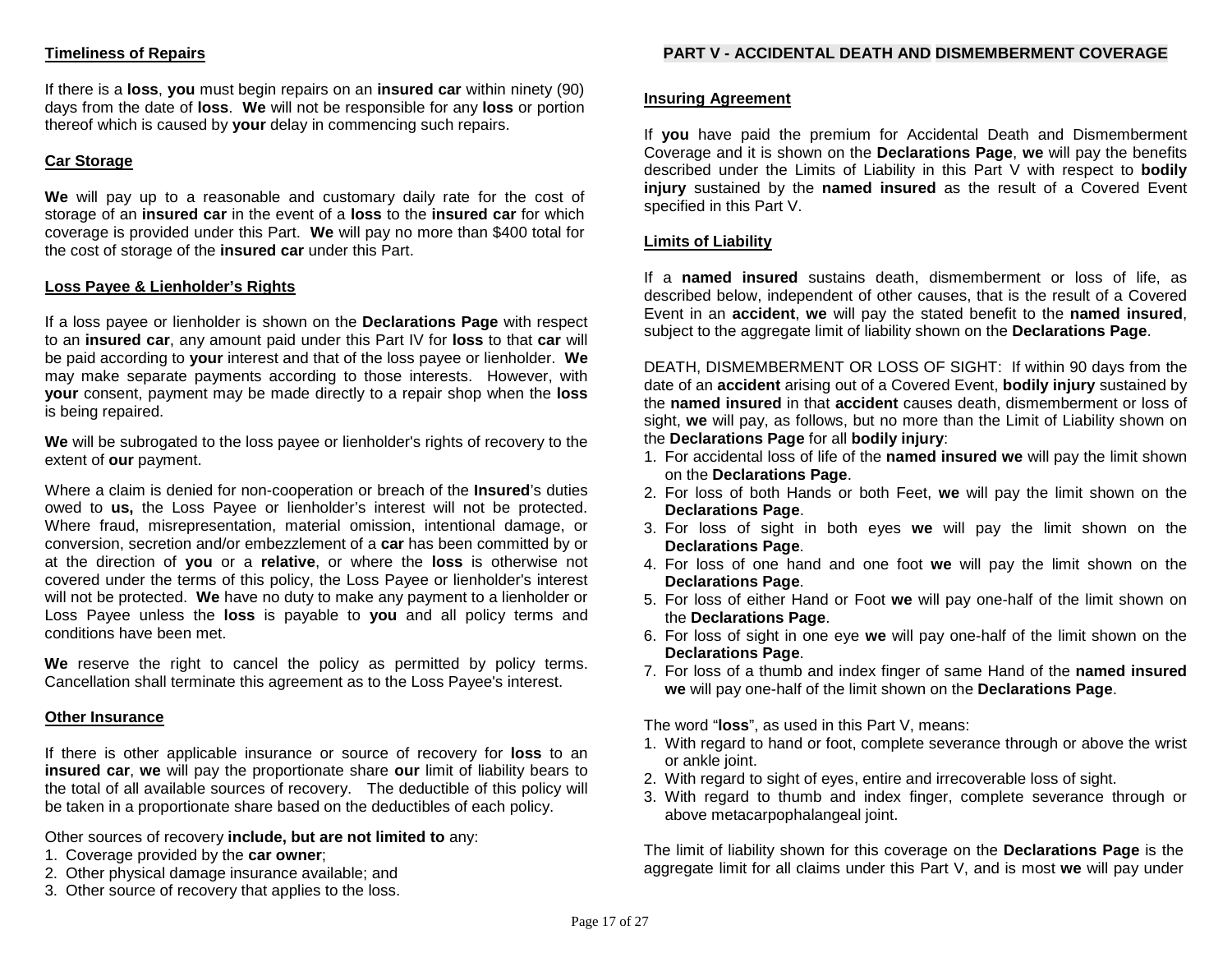this coverage with respect to a **named insured**, without regard to the number of:

- 1. **Bodily injuries** sustained by the **named insured**;
- 2. **Cars** insured under this policy;
- 3. Separate premiums paid or shown on the **Declarations Page**;
- 4. Policies issued;
- 5. Claims made; or
- 6. Vehicles involved.

There will be no stacking or combining of coverage afforded to more than one **car** under this policy.

# COVERED EVENTS:

- 1. While the **named insured** is riding solely as a passenger in or on, boarding or alighting from any public conveyance, including air, licensed to carry passengers for hire; or
- 2. When the **named insured** sustains injuries caused by unavoidable exposure to the elements following the forced landing, stranding, sinking or wrecking of such means of transportation described above in which the **person** insured has been riding solely as a passenger; or
- 3. While the **named insured** is driving or riding in or on; boarding or alighting from, a four-wheel private passenger automobile.

# **Seat Belt Coverage**

The Principal Sum benefits for Accidental Death under this policy will be increased by an additional 20% of the benefit amount if death results while the **named insured** is a passenger or driver of a four-wheel private passenger automobile and the **named insured's** seat belt is properly fastened about their body.

# **Exclusions**

This coverage does not cover any **loss**, death or **bodily injury** incurred for, or resulting from, any of the following:

- 1. Suicide or attempted suicide.
- 2. Intentional self-infliction of injury or attempted self-inflicted of injury.
- 3. Self-destruction or attempted self-destruction.
- 4. Infections except phylogenic infections caused wholly by a covered **bodily injury**.
- 5. War or any warlike action.
- 6. **Accident** occurring while serving as an active member of any military unit, **including but not limited to** coast guard, national guard, army, naval or air service of any country.
- 7. **Accident** occurring while operating, or learning to operate, or performing duties as a member of the crew of any aircraft.
- 8. Sickness or disease of any kind.
- 9. **Bodily injury** or loss occurring while the **named insured** is intoxicated or under the influence of any narcotic, unless consumed or ingested pursuant to directions from a licensed physician, in the course of treatment, without

any warning from the physician or a licensed pharmacist against operating any motorized vehicle while under the influence of the narcotic.

- 10. While **racing**.
- 11. While operating a motor vehicle use of a motor vehicle as a livery service or for **delivery**.
- 12. **Bodily injury** or **loss** that occurs while a **transportation network company driver** is logged in to a **transportation network company's** digital network or software application or while a **transportation network company driver** is providing **transportation network services**.
- 13. As a result of a hernia of any kind.
- 14. As a consequence of diabetes.
- 15. **Bodily injury** caused or contributed to, because the **named insured** committed, participated in or attempted to commit:
	- a. A felony; or
	- b. An act of violence, civil disobedience, civil disorder, riot or insurrection.

# **Additional Terms for Part V**

- 1. NOTICE OF CLAIM: Written notice of claim must be given to **us** within 20 days after any **bodily injury** covered by this Part V, or as soon thereafter as is reasonably possible.
- 2. PROOF OF LOSS: Written proof of **loss** must be furnished to **us** within 90 days after the date of a covered event. Failure to furnish such proof within the time required shall not invalidate nor reduce any claim if it was not reasonably possible to give proof within such time, provided proof is furnished as soon as reasonably possible.
- 3. PAYMENT OF CLAIMS: Payment for loss of life will be payable in accord with any beneficiary designation made to **us**, or if none, then to the estate of the **named insured**. Payment of **our** limit of liability to the legal representative of the estate shall be deemed discharge of **our** duties under this Part V.
- 4. PHYSICAL EXAMINATION AND AUTOPSY: **We** have the right for physical examination or autopsy of the **named insured** who is making a claim under this Part V by a licensed medical practitioner or pathologist when, and as often as **we** reasonably require, unless barred by law.

# **PART VI - GENERAL PROVISIONS**

# **Policy Period & Territory**

This policy applies only to **accidents** and **losses** that occur:

- 1. During the policy period as shown in the **Declarations Page** and any **grace period** that may apply, unless the policy is cancelled, in which case all coverage ends on the effective date of the cancellation; and
- 2. Within the policy territory. The policy territory is the United States of America, its territories or possessions, or Canada. This policy also applies to an **accident** or **loss** involving an **insured car** while being transported between ports within the policy territory.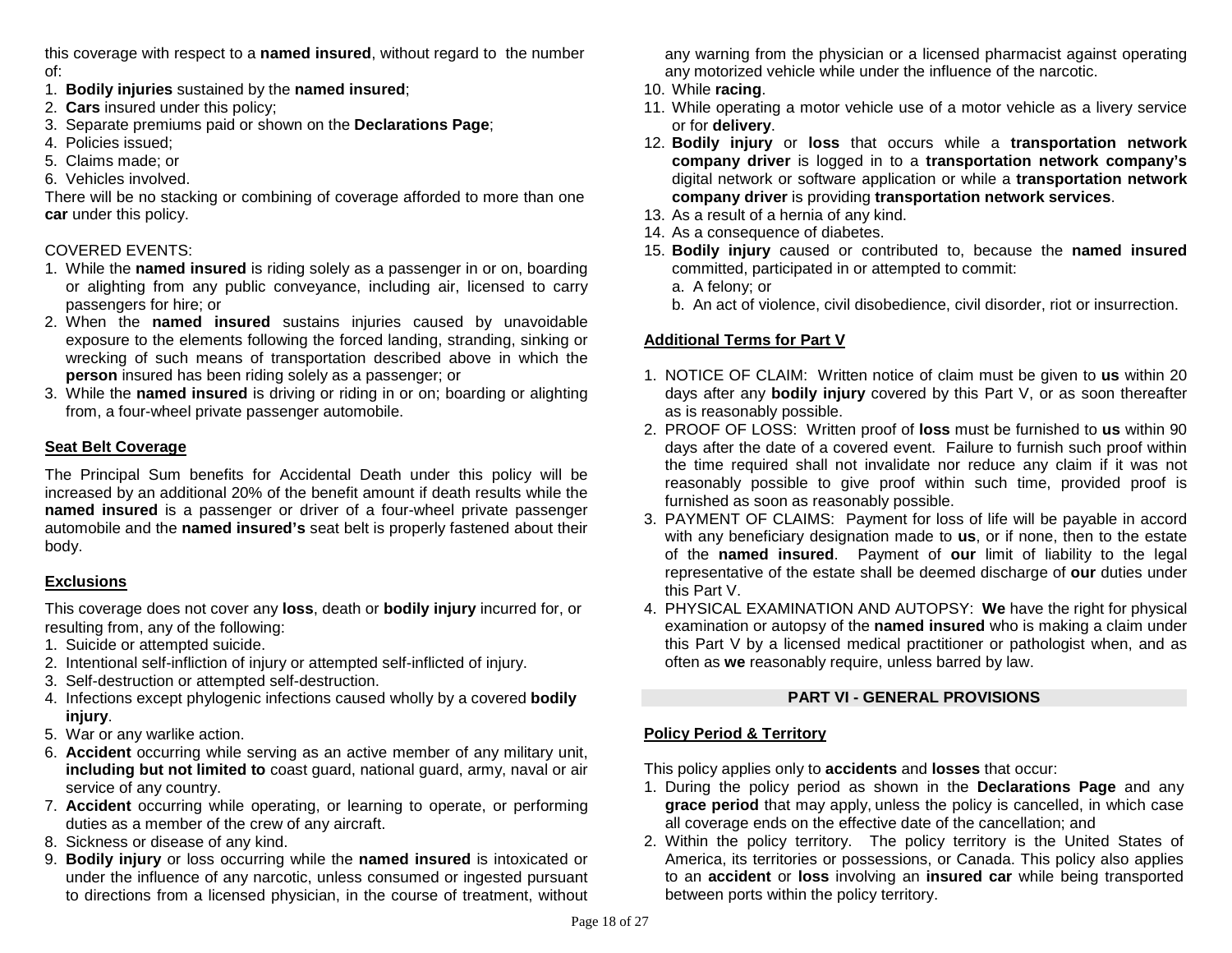# **Two or More Cars Insured**

As to any **accident**, occurrence or **loss** to which this and any other **car** policy issued to **you** by **us**, or an affiliated insurer, applies to provide the same or similar type of coverage, the total limit of **our** liability under all the policies shall not exceed the highest applicable Limit of Liability under any one policy for any one vehicle insured.

## **Claims Handling**

**We** may use any or all of the following to determine the value of any damages, loss or claim that may be covered by this policy:

- 1. Exams by doctors **we** select, at **our** expense, as often as **we** reasonably request.
- 2. Medical record review and test result review by **persons** and services selected by **us**.
- 3. Computer programs and databases for the analysis of medical treatment and expenses.
- 4. Computer programs, databases and published sources for bodily injury, medical, medical expense and damage information.
- 5. Estimates by vehicle repair shops.
- 6. Computer programs and databases for the evaluation of injuries and predicting jury verdicts.
- 7. Computer programs, databases and published sources for vehicle values and cost of repair.
- 8. Third-party vendors providing estimating, appraisal, injury evaluation, earnings calculators, and analysis.
- 9. Special-application technology.

#### **Suits Against Us**

No legal action may be brought against **us** until there has been full compliance with all terms of this policy.

No one other than an **insured person** under Part I of this policy shall have any interest in this policy prior to obtaining a verdict against an **insured person**.

No legal action may be brought against **us** for payment under Part I – Liability To Others until:

- 1. **We** agree in writing that the **insured person**, as defined under Part I, has an obligation to pay damages; or
- 2. The amount of the damages due under Part I on behalf of an insured has been determined by final judgment after trial.

No one shall have any right to make **us** a party to a suit to determine the liability of an **insured person** under Part I.

No one may sue **us** to determine the amount of **loss** payable under Part IV - Car Damage Coverage until after having complied with the Appraisal clause of this policy.

**We** have no duty to preserve or otherwise retain any salvage for any purpose, including as evidence for any type of court proceeding.

No one may sue **us** to determine the amount payable under Part V - Accidental Death and Dismemberment Coverage until at least 60 days after written proof of loss has been furnished to **us**. No such legal action may be brought after the expiration of three years after the time written proof of loss is required to be furnished to **us**.

#### **Our Recovery Rights (Subrogation & Reimbursement)**

In the event of any payment under this policy:

- 1. **We** will be subrogated to all rights of recovery of the **person** or entity to or for whom payment was made against another **person** or organization; and
- 2. Any **person** to or for whom a payment is made who recovers damages from a liable **person** or entity, or their insurer, shall hold the proceeds of that recovery in trust for **us**.

These rights shall be only to the extent of payments made under this policy. The **person** or organization to or for whom payment was made under this policy will be required to reimburse **us** out of any monies received from any party or organization liable for damages, or his or her insurance company.

**We** reserve the right to subrogate against, and receive full indemnification from, any **person** who has committed an act of domestic violence, as defined by Arizona laws, that caused an **accident** or **loss** for which payment has been made by **us** but which would have been otherwise excluded if we did not protect the interest of the innocent victim of domestic violence.

Anyone to whom payment was made under this policy must cooperate with **us**, do whatever is necessary to protect **our** subrogation rights, and do nothing after the **loss** to harm **our** rights.

If **we** seek recovery from a liable party:

- 1. **You** authorize **us** to seek recovery of any applicable deductible. Unless **you** submit a written request to **us** to collect **your** deductible, **we** have no duty to do so, and **we** will notify **you** if **we** do not intend to proceed to collect the deductible; and
- 2. **You** agree to be bound by any settlement agreement entered into by **us** and the liable party, or the outcome of any arbitration **we** enter into, for those sums.

**We** reserve the right to compromise or settle the deductible and property damage claims against the responsible parties for less than the full amount. If the total recovery is less than the total of **our** payment and the deductible, **we**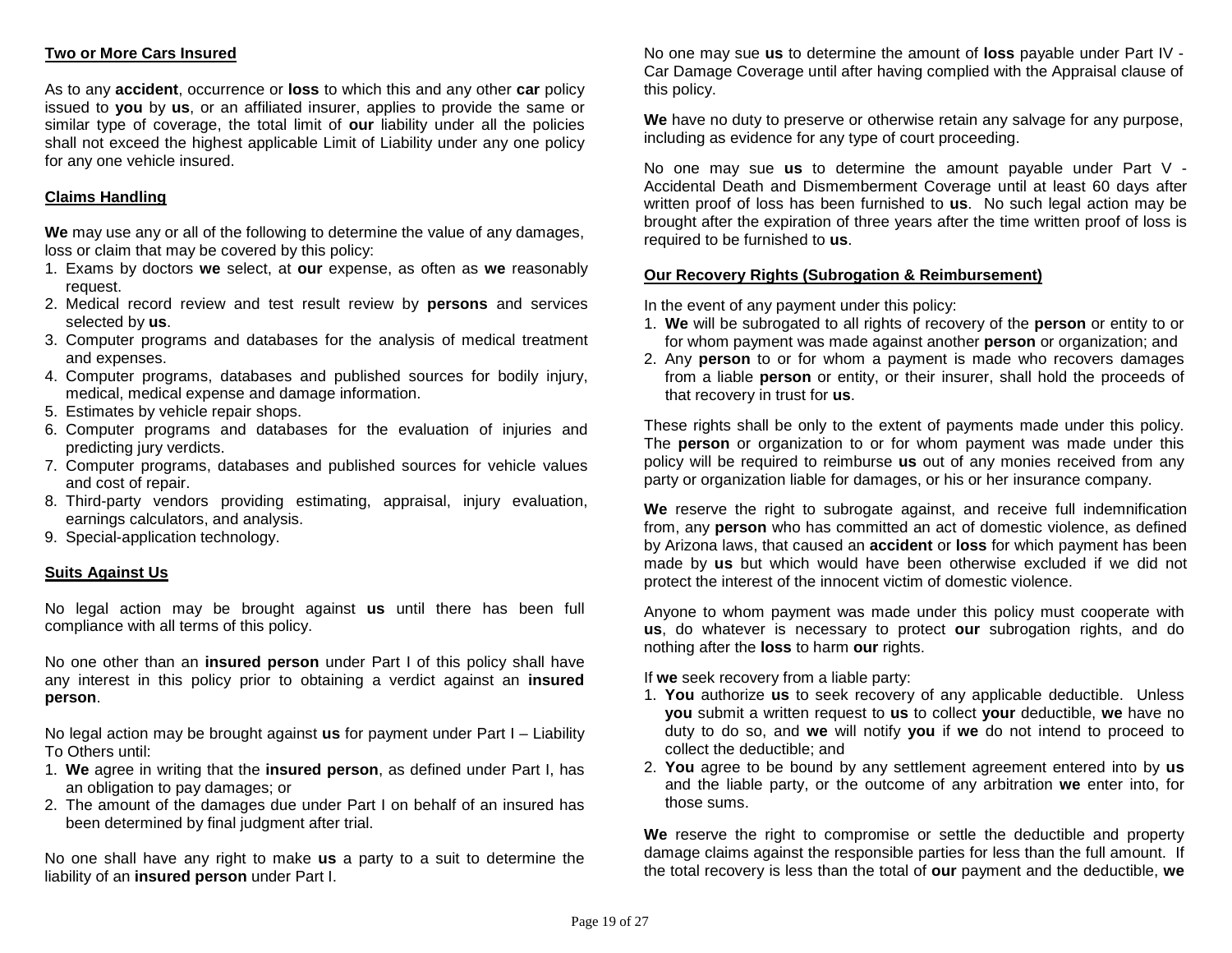will reduce reimbursement of the deductible to **you** based on the proportion that the actual recovery bears to the total of **our** payment and the deductible.

Any reimbursement to **you** by **us** will be reduced by a proportionate share of attorney fees incurred in connection with the recovery.

If anyone insured under this policy makes recovery from a responsible party without **our** written consent, that insured's rights under any affected coverage will no longer exist.

If payment is made on behalf of anyone insured under this policy to comply with state mandated coverage, and the policy or any subsequent change in coverage was obtained from **us** as a result of **your** material misrepresentation of the risk to be insured by **us**, which otherwise, had it been known to **us** at the time coverage was agreed to by **us**, **we** would have declined coverage or extension of coverage to **you**, **you** agree to reimburse **us** to the full extent of any **loss** and adjustment expense paid on **your** behalf as a result of **your** material misrepresentation to **us**.

Without regard to **our** rights to recover under this clause, **we** will not seek recovery for payments **we** have made under:

- 1. Part II Medical Payments Coverage unless the **person** to or for whom payment is made recovers damages from another. In such case, **we** have a lien against that recovery to the extent of **our** payment in excess of \$5,000. As required by law, **we** will record a statement of lien and give notice of lien as required by law to affected parties.
- 2. Part III Uninsured/Underinsured Motorist Coverage as against the **owner** or **operator** of an **underinsured motor vehicle** as defined under that Part.

#### **Transfer of Your Interest in This Policy**

Interest in this policy may not be assigned or transferred without **our** written consent. However, if **you** die, coverage will be provided until the end of the policy period for:

- 1. Any person specifically named as an operator on the **Declarations Page**;
- 2. The legal representative of the deceased person while acting within the scope of his or her duties as a legal representative; and
- 3. **Your** spouse, if he or she was covered under this policy immediately prior to **your** death or the termination of the marital relationship, as applicable.

If the **insured car** is sold, coverage will terminate as to that **car** when the buyer takes possession of the **car** and will not transfer to the new **owner**.

#### **Policy Changes**

This policy, which includes the **Declarations Page**, endorsements issued by **us**, the **Application**, and any coverage election and rejection forms, contains all agreements between **you** and **us**. Its terms may not be changed or waived

except by written endorsement issued by **us**. Notice to any agent or knowledge possessed by any agent or other **person** shall not change or affect a waiver on any portion of this policy nor stop **us** from exerting any rights under this policy.

If a change requires a premium adjustment, **we** will adjust **your** premium as of the effective date of the change. **We** may revise this policy form to provide more coverage without additional premium charge. If **we** revise this version of this policy form, **our** policy will automatically provide the additional coverage as to the date the revision is effective.

**We** rely upon the statements made by **you** in the **Application** for insurance to determine the amount of the premium for this policy. **You** agree to cooperate with **us** in determining if this information is correct and complete and **you** will notify **us** if it changes during the policy period. If this information is incorrect, incomplete, or changes during the policy period, **we** may adjust **your** premium during the policy period or take other appropriate action. To properly insure **your car**, **you** must promptly notify **us** when:

- 1. **You** change **your** address;
- 2. Any resident operators are added or deleted;
- 3. **You** acquire an additional or replacement **car**;
- 4. Any change in the operators in the household;
- 5. **You** or a **relative** get married or divorced; or
- 6. **You** or a **relative** obtains a driver's license or has a driver's license suspended, revoked, or refused.

#### **Cancellation and Non-Renewal**

The **named insured** may cancel this policy by returning it to **us** or by advising **us** when at a future date the cancellation is to be effective.

**We** may cancel by mailing notice to the **named insured** shown on the **Declarations Page** at the last known address appearing on **our** records. Notice of cancellation will be mailed at least 10 days before the effective date of cancellation.

**We** will not cancel or refuse to renew this policy solely because of the location of residence, age, race, color, religion, sex, national origin or ancestry of anyone who is an insured. However, **we** may refuse to renew this policy if **you** establish a primary residence in a **state** other than Arizona.

**We** may cancel this policy for any lawful reason during the first 59 days of the first policy period. After this policy is in effect for 60 days, or if this is a renewal policy, **we** may cancel only for one or more of the following reasons:

- 1. The **failure to pay premium** or any installment of the premium;
- 2. For fraudulent misrepresentation when applying for this policy;
- 3. The loss of driving privileges through suspension or revocation of **your** operator's license or motor vehicle registration, or that of a principal operator of **your insured car** during the policy period;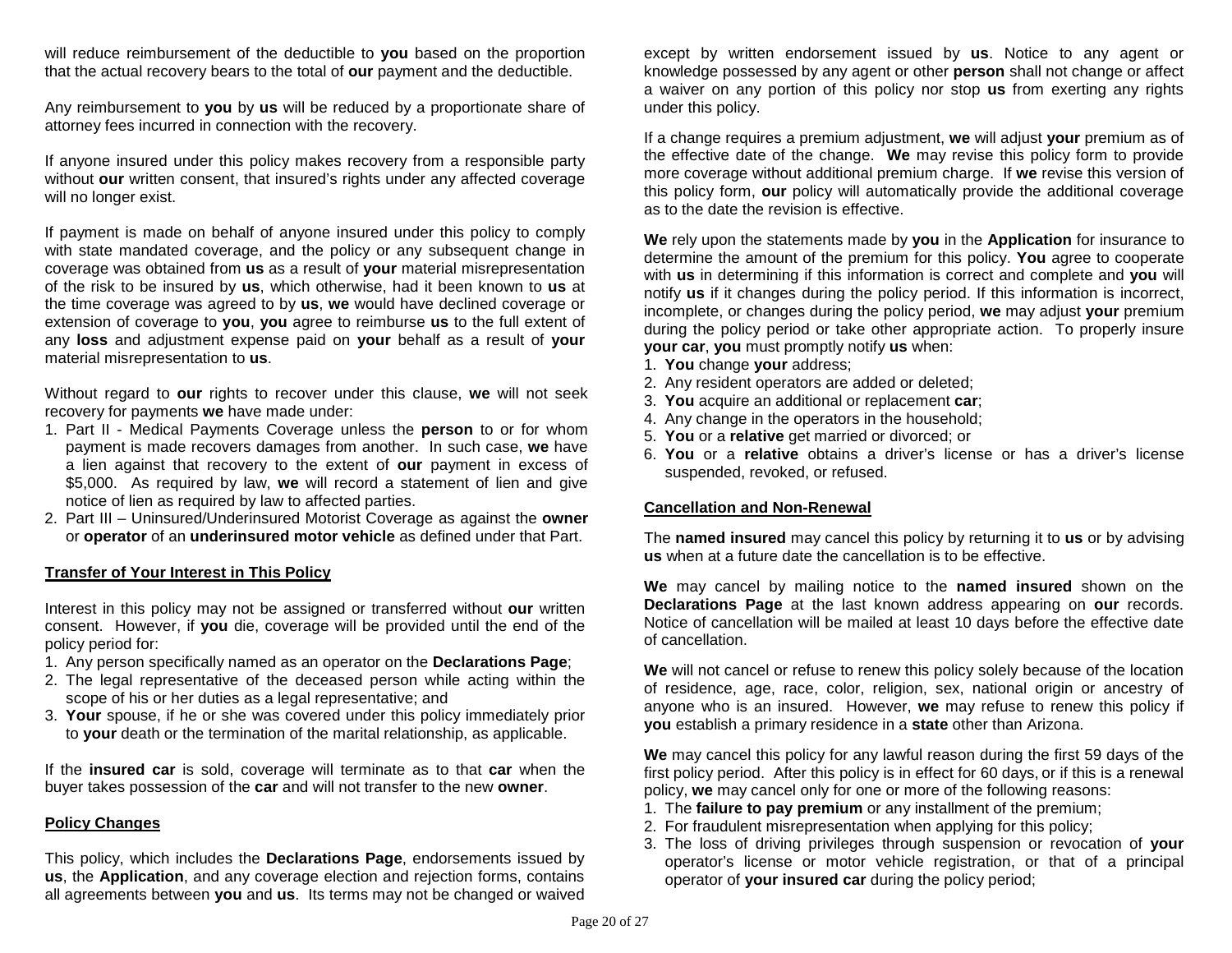- 4. The **named insured**, any **person** who **resides** in the same **household** as the **named insured** and customarily operates an **insured car**, or any **regular operator**:
	- a. Becomes permanently disabled, either physically or mentally, and that **person** does not produce a certificate from a doctor or a registered nurse practitioner testifying to that **person's** ability to operate a motor vehicle.
	- b. Is or has been convicted during the 36 months immediately preceding the effective date of the policy or during the policy period of:
		- (1) Criminal negligence resulting in death, homicide or assault and arising out of the operation of a motor vehicle;
		- (2) Operating a motor vehicle while in an intoxicated condition or while under the influence of drugs;
		- (3) Leaving the scene of an **accident**;
		- (4) Making false statements in an application for a driver license; or
		- (5) Reckless driving; or
	- c. Uses an **insured car** regularly and frequently for commercial purposes;
	- d. Uses an **insured car** while logged in to a **transportation network company's** digital network or software application to be a driver or is providing **transportation network services**, unless **you** are expressly covered by a motor vehicle liability insurance policy issued by another insurer.

**We** may agree with the **named insured** not to cancel this policy due to the acts or driving record of a **person** who customarily operates an **insured car** if the **named insured** agrees in writing with **us** to exclude:

- a. That **person** by name from all coverage under this policy when operating any motor vehicle; and
- b. Coverage to and for the **named insured** for any negligence that may be imputed by law to the **named insured** arising out of the maintenance, operation or **use** of a motor vehicle by the excluded **person**.
- 5. **We** are placed in rehabilitation or receivership by:
	- a. The insurance supervisory official in **our** state of domicile; or
	- b. A court of competent jurisdiction; or
- 6. The director of insurance:
	- a. Has suspended **our** certificate of authority due to a financially hazardous condition; or
	- b. Determines that the continuation of the policy would:
		- (1) Place **us** in violation of the laws of this state; or
		- (2) Jeopardize **our** solvency.

If **we** cancel or non-renew this policy for **failure to pay premium**, other than for the initial down-payment of the first policy period, a **grace period** will apply. If the payment due is not made before the end of the **grace period**, **we** will send a notice of cancellation or nonrenewal that takes effect as of the date that notice is mailed.

With respect to cancellation, this policy is neither severable or dividable. Any cancellaton will be effective for all persons and all vehicles.

If this policy is cancelled, coverage will not be provided as of the date and time shown in the notice of cancellation.

Upon cancellation, **you** may be entitled to a premium refund. **We** charge a fully-earned policy fee for each policy term.

If this policy is cancelled by **us** for any reason other than **failure to pay premium**, any refund due will be computed on a daily pro-rata basis, and subject to any fully-earned fees.

If this policy is cancelled at **your** request or due to **failure to pay premium**, any refund due will be calculated at a 90% of pro rata basis, and subject to any fully-earned fees.

If **we** decide to not to renew this policy, **we** will mail notice of nonrenewal to the **named insured** shown on the **Declarations Page** at the last known address appearing in **our** records. Notice will be mailed at least:

- 1. 10 days before the end of the policy period if the reason for nonrenewal is **failure to pay premium**; or
- 2. 45 days before the end of the policy period for any other reason.

Nothing in this "Cancellation and Non-Renewal" clause of the General Provisions shall waive **our** rights to void this policy pursuant to the policy terms.

# **Automatic Termination**

Coverage for **your insured car** shall terminate automatically when anyone other than **you** or a **relative** becomes the **owner** of the vehicle.

This policy will also terminate automatically at the end of the current policy period if **we** offer to renew or continue **your** policy and **you** do not accept the offer. **Our** renewal offer is considered rejected if there is any **failure to pay premium**, when due or within any **grace period** that applies, for the renewal.

If this is a certified policy of liability insurance and another certified policy of liability insurance liability insurance is obtained on an **insured car**, coverage for the **insured car** will end on the effective date of the other insurance.

In the event **you** end this policy or coverage for a **car**, as set forth above, **we** will mail **you** a notice of lapse or termination.

# **Proof of Notice**

**We** may mail or deliver any notice to the **named insured**. Proof of mailing of any notice will be sufficient proof of notice. However, if **we** cancel or nonrenew this policy for any reason other than **failure to pay premium**, the notice will be mailed by certified mail or United States Postal Service Certificate of Mailing.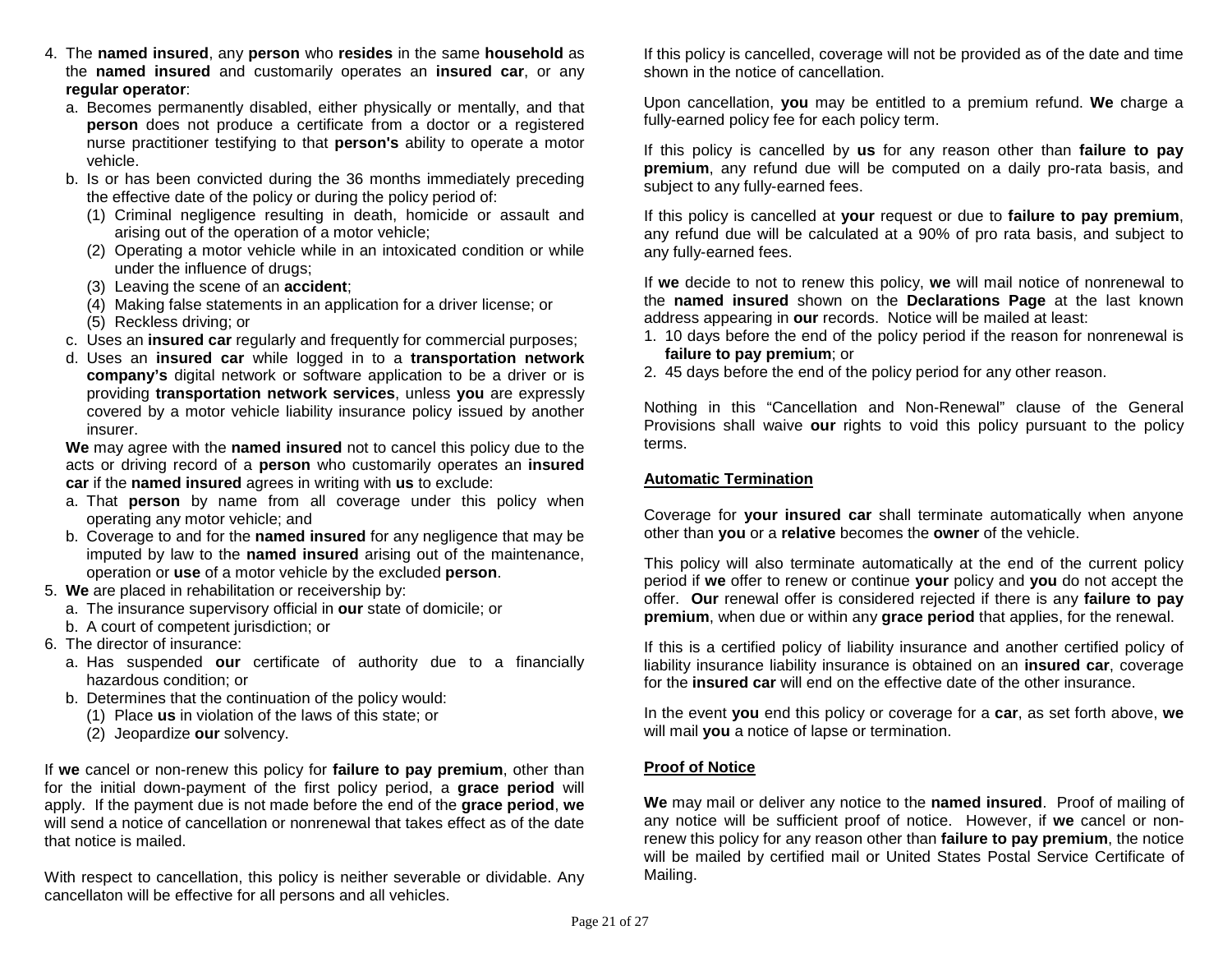# **Fraud and Misrepresentation**

The statements made by **you** in the **application** are deemed to be representations. If any representation regarding a material fact or circumstance contained in the **application** is false, misleading, or affects the acceptance or rating of the risk by **us**, by either direct misrepresentation, omission, concealment of facts, or incorrect statements, this policy will be void from its inception.

If any representation regarding a material fact or circumstance contained in any notification of change is false, misleading, or affects the acceptance or rating of the risk by **us**, by either direct misrepresentation, omission, concealment of facts, or incorrect statement, this policy will be void from the effective date of the change.

This provision shall also apply to misstatements of use and omissions of fact. **We** do not provide coverage for any **insured person** who has made fraudulent statements or engaged in fraudulent conduct in connection with any **accident** or **loss** for which coverage is sought under this policy.

No coverage is provided for any **accident** or **loss** if **we** void this policy. However, if an **accident** occurs before **we** give notice to the **named insured** that the policy is void from its inception, **our** voiding of the policy will not affect coverage under:

- 1. Part I of this policy for claims of innocent injured parties for damages in an amount less than or equal to the **minimum limits** of required liability coverage.
- 2. Part IV of this policy, as related to the legal interest in the **insured car** of a **named insured**, or the **named insured's** spouse or **relative** who **resides** in the same **household** as the **named insured**, when that **person** sustains the **loss** as a result of an act of domestic violence, as defined in the Arizona laws as amended, and:
	- a. That **person** has not:
		- (1) Participated in;
		- (2) Contributed to:
		- (3) Directed; or
		- (4) Consented to;
		- the intentional act causing the **loss**; and
	- b. That **person** cooperates in any investigation relating to the **loss**.

Other than as set forth here, **we** will not be liable for any claims or damages in excess of the **minimum limits** of liability coverage or for any other claims under any other part of this policy. **You** must reimburse **us** for any payments made and expenses incurred by **us** after **we** give **you** notice that this policy is void.

If **we** void this policy and **you** or **your** assignee or representative contest **our**  rescission of this policy, **you** must reimburse **us** for all of **our** attorney fees, costs and expenses when **we** prevail in such legal action.

# **Our Right to Void for Failure of Initial Payment**

Coverage under this policy is conditioned upon **our** receipt of complete and unconditional payment of the initial down-payment of premium. If **you** make **your** initial payment by check or any method other than cash, this policy is void as if never issued, and there will be no coverage at any time, if the initial payment is not honored for any reason when first presented for payment to **your** bank or financial institution or if there is any other **failure to pay premium** for the initial down-payment. No **grace period** will be provided for the payment of any premium due under this policy for the initial down-payment of premium. If this policy is void **we** will not cover any claims, loss or damages of any kind. **You** must reimburse **us** for any amounts **we** are required by law to pay after **we** void the policy.

#### **Policy Conformed to Statutes**

Terms of this policy that are in conflict with the statutes or other applicable law of the state of Arizona are hereby amended to conform to the applicable state law, except as necessary under the terms of this policy to meet the requirements of the motor vehicle responsibility laws of another state or province. All other terms remain in full effect.

#### **Conditions Precedent**

There is no coverage provided under this policy until there has been full compliance with all of the terms and conditions of this policy.

#### **Bankruptcy**

The bankruptcy or insolvency of a **person** insured by this policy, or that **person's** estate, shall not relieve **us** of **our** obligations under this policy.

#### **YOUR DUTIES & REPORTING ALL ACCIDENTS AND LOSSES**

**IMPORTANT:** For coverage as described in this policy to apply, all notice requirements, duties, and policy terms that apply must be properly performed. Not doing so will result in a claim or coverage being partially or fully denied if **our** rights are prejudiced as a result of any failure to meet these requirements.

#### **Notice of an Accident or Loss**

In the event of an **accident** or **loss**, it must be reported it to **us** or one of **our**  authorized agents as soon as practicable. The report must give time, place and circumstances of the **accident** or **loss** including the names and addresses of all injured parties and all witnesses involved in the **accident** or **loss**.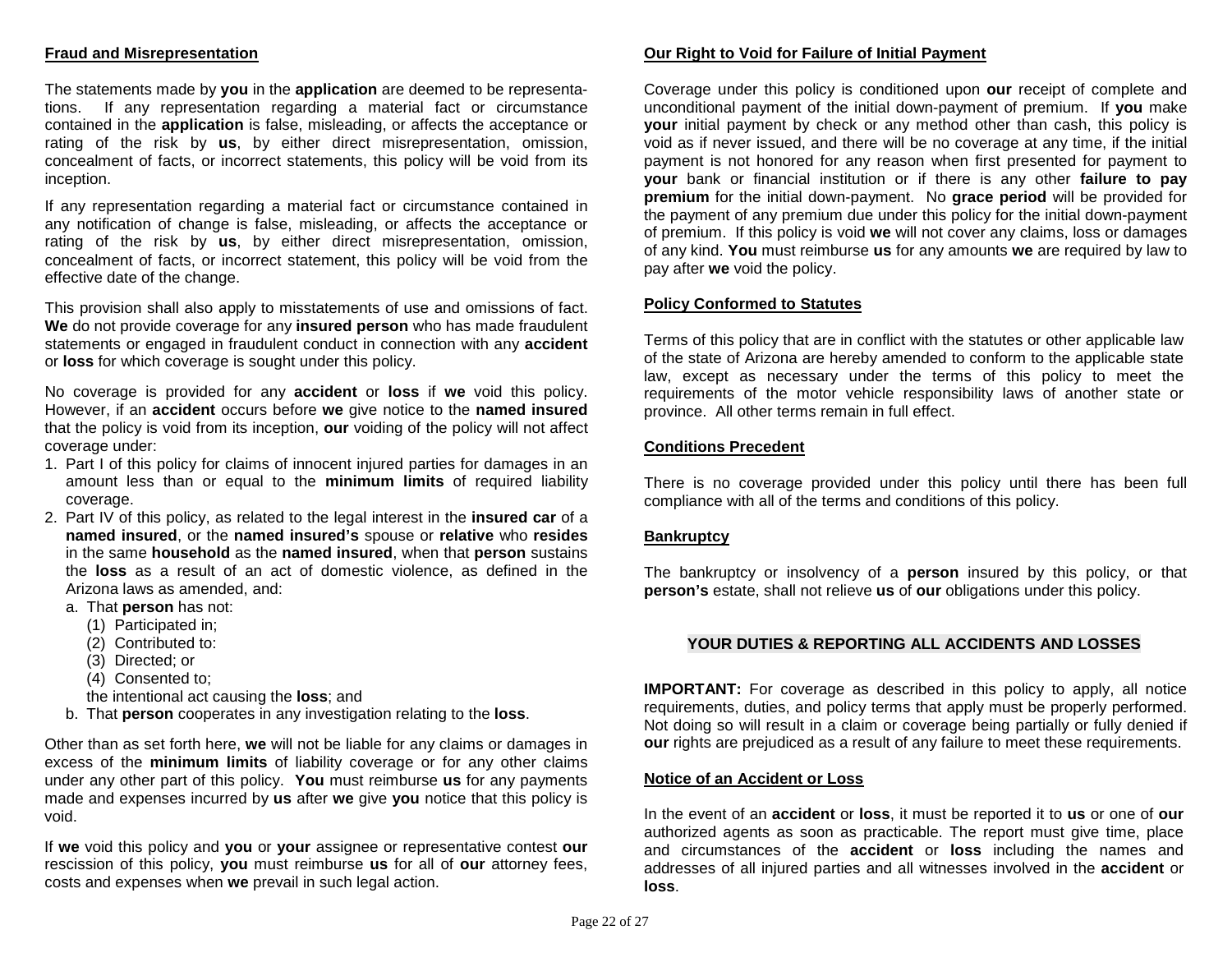# **Other Duties**

Anyone claiming any coverage under the policy must:

- 1. Cooperate with **us** and assist **us** in any matter concerning a claim or lawsuit.
- 2. Refuse to assume any obligation or incur any unreasonable and unnecessary expenses at the time of the **accident** or **loss**.
- 3. Immediately send **us** any legal papers relating to any claim or lawsuit.
- 4. Submit to physical examination at **our** expense by doctors **we** select as often as **we** may reasonably require.
- 5. Authorize **us** to obtain medical, wage and other records. Any medical records requested will pertain to the **bodily injury** arising from an **accident**.
- 6. Provide any written proof of **loss** that **we** require.
- 7. Submit to statements or examinations under oath and subscribe to the same as **we** may reasonably require. **We** may require that such statements or examinations be recorded and videotaped, as well as conducted individually and outside the presence of witnesses or other **persons** seeking coverage or benefits under this policy.
- 8. Provide **us** with any personal financial information **we** request for underwriting, policy servicing or claims handling purposes, or provide **us** with written authorization to obtain such information. This includes such information as social security numbers, credit history and any other related information. **We** limit both the collection and use of customer information to the minimum needed to administer **our** business.

Anyone claiming Uninsured/Underinsured Motorist Coverage must:

- 1. Contact the police within 24 hours, or as soon as is practicable, after the **accident** if a hit and run driver is involved;
- 2. Promptly send **us** copies of any legal papers if suit is brought; and
- 3. Comply with all other policy terms under Part III.

Anyone claiming any coverage under this policy must also:

- 1. Take reasonable steps after **loss** to protect an **insured car** and its equipment from further **loss**.If **you** fail to do so, any further damage will not be covered under this policy. **We** will pay reasonably necessary expenses incurred in providing that protection.
- 2. Report the total theft of the **car** to the police promptly and as soon as practicable after the **loss**.
- 3. Allow **us** to inspect and appraise the damage to an **insured car** before its repair or disposal.
- 4. If a hit and run motorist is involved, adequate proof of loss and a statement under oath must be filed with **us** within 30 days of **our** request.
- 5. Give **us** information about any lien or encumbrance against the **car** involved in the **accident** or incident giving rise to the damage or **loss**.

If a claim or coverage is partially or fully denied for failure to:

- 1. Comply with any notice requirement;
- 2. Perform any of the duties listed above or in this policy; or
- 2. Otherwise comply with all policy terms;

it will not affect liability coverage required by Arizona law up to the **minimum limits**, for **bodily injury** sustained by a third party in an **accident** caused by an **insured person** under Part I of this policy. If **we** are required to pay any such liability claim, **we** are entitled to reimbursement of, and reserve all rights to indemnity for, payments made and costs incurred by **us**, against any **person** who has committed fraud or misrepresentation, or who has failed to cooperate with **us** by breaching one of these duties or policy terms.

#### \*\*\*\*\*\*\*\*\*\*\*\*\*\*\*\*\*\*\*\*\*\*

**IN WITNESS WHEREOF**, the Company has caused this policy to be executed and attested.

President Secretary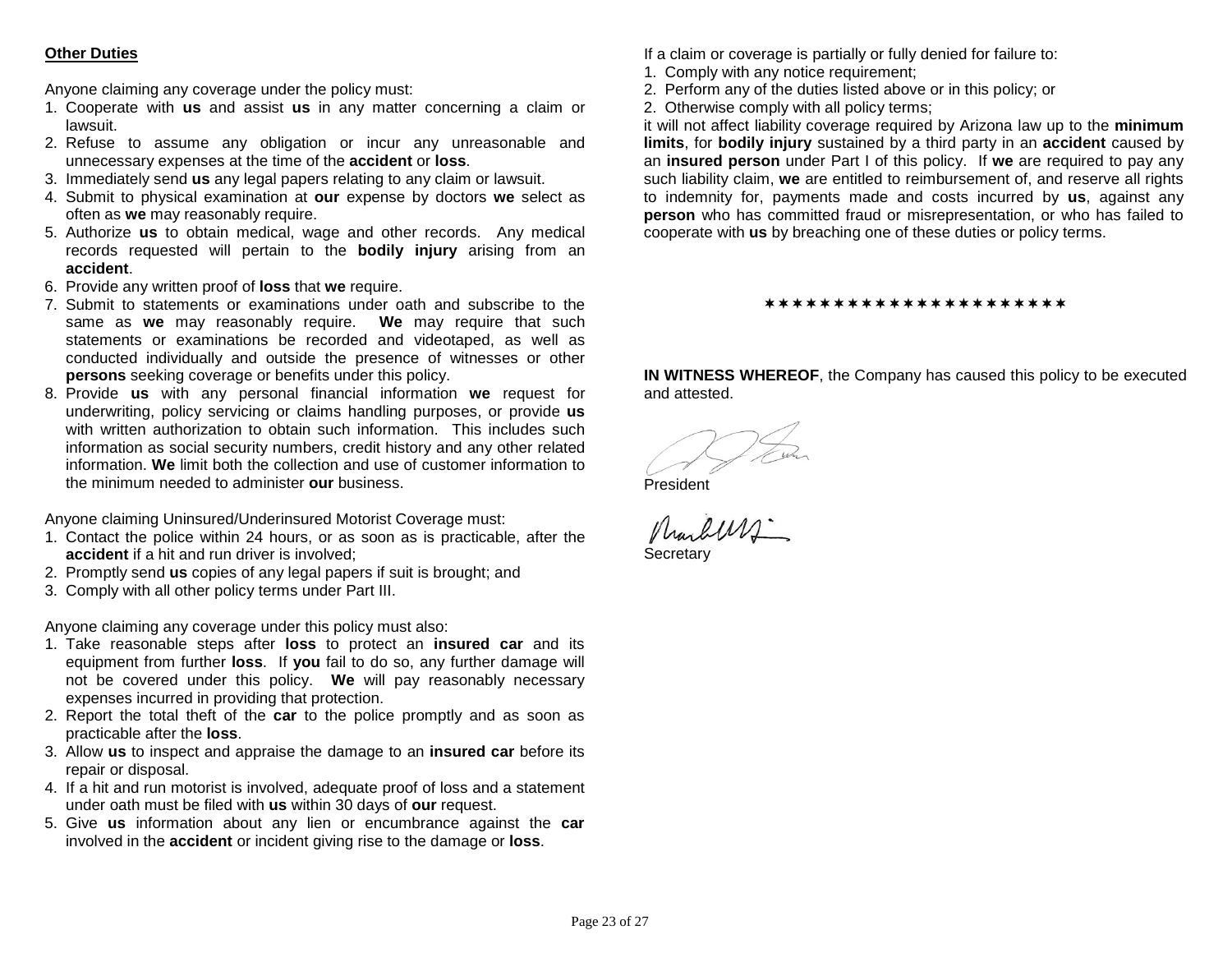# **ENDORSEMENTS**

When any Endorsement applies, all other terms, limits and conditions of the policy that do not conflict with the terms of the Endorsement shall continue to apply.

THE FOLLOWING NAMED DRIVER NON-OWNED COVERAGE ENDORSEMENT APPLIES ONLY IF FORM NUMBER E-400 APPEARS ON **YOUR DECLARATIONS PAGE**.

#### **NAMED DRIVER, NON-OWNED COVERAGE**

If **you** have elected Named Driver, Non-Owned Coverage, **we** will only cover the permissive use of a "**non-owned car**" by the **named insured**. Any coverage provided under this policy shall be excess over any other applicable insurance, self-insurance or bond providing the same or similar insurance or benefits. The following policy changes shall apply:

- 1. The general policy definition of "**you**" and "**your**" are revised and "**you**" and "**your**" mean the **named insured**. No entity or **person** other than the **named insured** has any insurance under this policy.
- 2. The definition of "**insured person**" is revised in all parts of the policy and "**insured person**" means the **named insured**. No entity or **person** other than the **named insured** has any insurance under this policy.
- 3. No coverage applies under the policy for use of any **car** other than the permissive use of a **non-owned car** by a **named insured**.
- 4. No coverage applies under the policy for any **person** other than the **named insured**.
- 5. The "**Other Insurance**" clause in every part of this policy is revised and any insurance **we** provide shall be excess over any other applicable insurance, self-insurance or bond providing the same or similar insurance or benefits. However, this will not apply for purposes of Part I - Liability To Others and Part III - Uninsured/Underinsured Motorist Coverage, but only as compared to a liability insurance policy or bond issued to or for an **auto business** that applies to the permissive use of a **non-owned car** used in that **auto business** when that **non-owned car** is being operated by the **named insured** under this policy.
- 6. No Car Damage Coverage applies under the policy.

#### **E-400 (05/2010)**

THE FOLLOWING NAMED DRIVER EXCLUSION ENDORSEMENT APPLIES ONLY IF FORM NUMBER E-500 APPEARS ON **YOUR DECLARATIONS PAGE**.

#### **NAMED DRIVER EXCLUSION**

If one or more **persons** have been shown on the **Declarations Page** as Excluded Drivers or **you** have elected to exclude any drivers from coverage under this policy, **we** do not provide any coverage under any part of this policy for any **accident** or **loss** that occurs while any Excluded Driver is operating a **car** or any other motor vehicle.

When the Excluded Driver is operating a motor vehicle, no coverage applies for the Excluded Driver or anyone else, **including but not limited to** claims against **you**, **relatives**, or any other entity or **person** who may be vicariously liable or liable for negligent entrustment with respect to any **accident** or **loss**  arising out of the operation of a motor vehicle by any named Excluded Driver.

Driver exclusions shall apply to all renewals, reinstatements after a lapse, continuation and replacement policies unless **you** notify **us** in writing that the election is revoked and **you** pay the additional premium for coverage of that driver.

However, this Named Driver Exclusion will not prevent coverage that would otherwise apply under Uninsured/Underinsured Motorist Coverage.

#### **E-500 (05/2010)**

# THE FOLLOWING LIMITED COVERAGE ENDORSEMENT APPLIES ONLY IF FORM NUMBER E-25 APPEARS ON **YOUR DECLARATIONS PAGE**.

#### **LIMITED COVERAGE ENDORSEMENT**

If this Endorsement applies, **you** have elected a low-priced restricted **car** policy with more coverage limitations. **Your** policy is amended and the limitations, restrictions, exclusions and terms described in this endorsement shall also apply.Please read **your** Personal Car Policy and this endorsement carefully.

**Warning**: **You** must notify **us** of all drivers who **reside** in **your household** and all regular and frequent drivers of any **car** listed on this policy that this is a limited policy. Drivers who **reside** in **your household** but are not listed as drivers on the **Declarations Page** have no coverage under this policy. Coverage under Part I - Liability to Others for use of a **car** by a permissive driver who is not **your relative** does not apply in excess of the **minimum**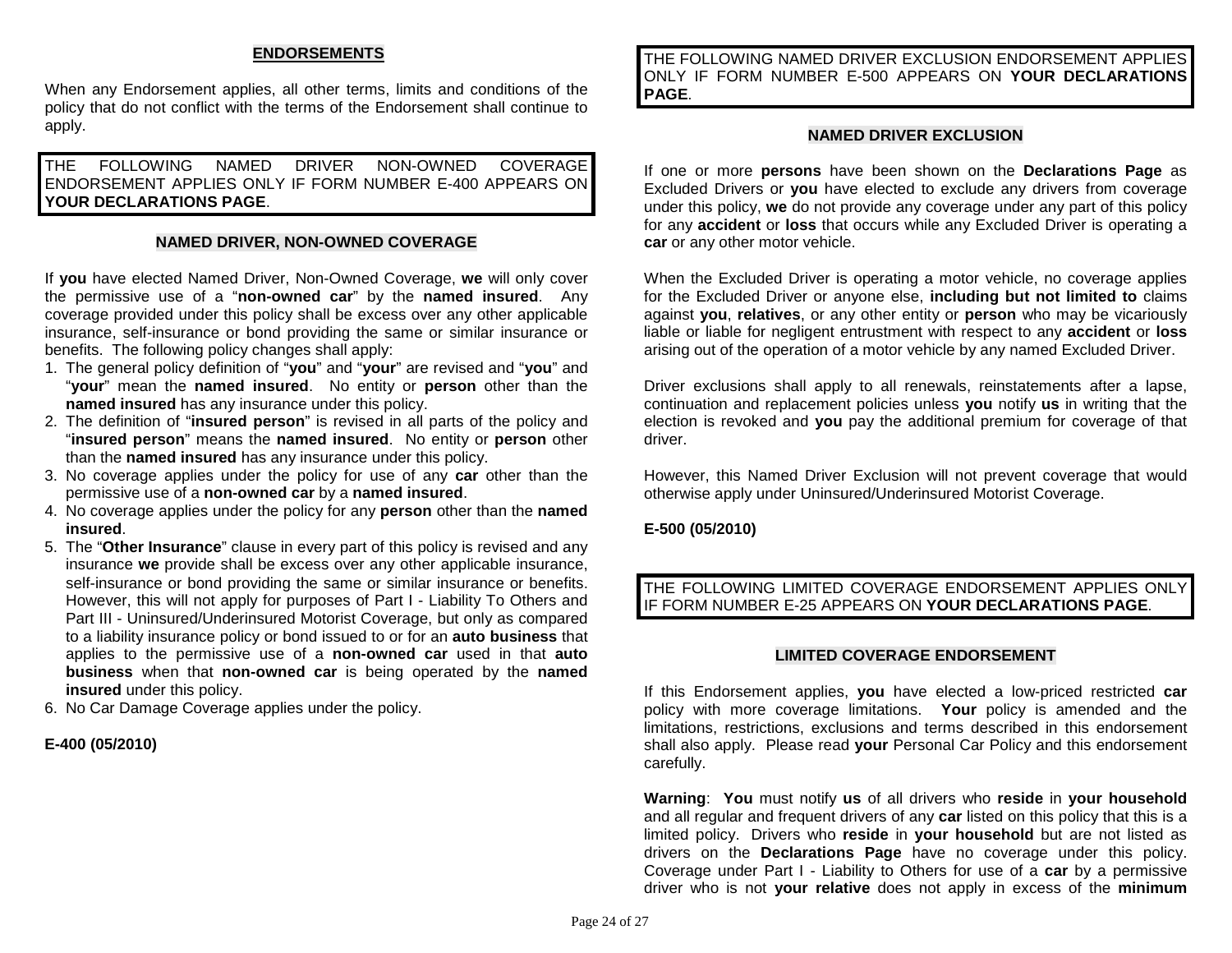**limits** and types of coverage required under state law. The definition of "**insured person**" under Part I is revised to exclude permissive drivers from the definition for any coverage in excess of **minimum limits**.

## **Definitions**

1. The definition of "**insured car**" is deleted and replaced by the following when the phrase appears in **bold** print in the policy or any endorsement issued by **us**:

"**Insured car**" means:

- a. Any **car** described on the **Declarations Page**.
- b. Any **car you** acquire to replace a **car** described on the **Declarations Page**, subject to the following conditions:
	- (1) The existing coverages on the **car** replaced will apply to a replacement **car** as of the date it is acquired if **you** notify **us** within 3 days (weekends and legal holidays excluded) of the date it is acquired by **you**. Car Damage Coverage shall not apply to the replacement **car** if **we** do not get notice within those 3 days.
	- (2) A replacement **car** will not be provided more coverage than applied to the **car** it replaced until and unless **you** ask **us** to add coverage and **our** conditions are met. If **you** add coverage or increase limits, that added coverage or increased limit does not apply until after **you**  have asked **us** to add the coverage or increase limits.
- c. Any additional **car**, other than a replacement **car**, that **you** acquire during the policy period, but only after:
	- (1) **You** give **us** notice the **car** has been acquired by **you**;
	- (2) **We** agree to insure that **car**;
	- (3) **We** insure all **cars you own**.

No Car Damage Coverage shall apply to an additional **car** until after the time **you** give **us** notice **you** have acquired the **car**, unless it is a replacement **car** and those conditions have been met.

# **LIABILITY TO OTHERS – LIMITED COVERAGE**

# **Insuring Agreement**

The following is added to the Insuring Agreement in Liability To Others: Notwithstanding anything to the contrary set forth in **your** policy, except where not permitted by law, **our** duty to settle or defend ends when the limit is paid into a court that has jurisdiction.

# **Additional Definition Used In Liability To Others Only-Limited Coverage**

The definition of "**insured person**" and "**insured persons**" as used in Part I are deleted and replaced with the following:

"**Insured person**" or "**insured persons**" means:

- 1. **You**, with respect to liability arising out of the ownership, maintenance or use of an **insured car**.
- 2. **You**, while driving a **non-owned car** with permission of its **owner**.
- 3. Any **person** other than **you** or a **relative** using an **insured car** with **your** express or implied permission, but only up to **minimum limits**.
- 4. Any other **person** listed as a driver on the **Declaration Page** while driving an **insured car**.
- 5. A **relative** listed as a driver on the **Declaration Page**, with respect to an **accident** while driving a **non-owned car** with permission of its **owner**.
- 6. Any Additional Interest shown on the **Declarations Page**, with respect to liability arising out of the use of the **insured car** by a **person**  described above. Inclusion of an Additional Interest Insured shall not increase the limit of liability that applies to the operator of the **car**. Coverage for the Additional Interest insured is excess over any other valid insurance. Coverage for an Additional Interest insured is limited to the **insured car** for which the Additional Interest insured has been shown on the **Declarations Page**.

# **Exclusions**

The following are added to the Exclusions in Liability To Others:

- 1. Except where prohibited by law, **we** will not defend, and no coverage is provided, for any **person** who **resides** in **your household** and who has a operator's or **driver's license** if that **person** is not listed in **our**  records as a driver on the policy. This exclusion does not apply to the portion of damages that is less than or equal to **minimum limits**.
- 2. Coverage under Liability to Others, including **our** duty to defend, does not apply to any use of a **car** without the express or implied permission of its **owner**.
- 3. Coverage under Liability to Others, including **our** duty to defend, does not apply for **bodily injury** or **property damage** that results from an **accident** or **loss** that occurs while the insured is committing a felony. This exclusion does not apply to:
	- a. The portion of damages that is less than or equal to **minimum limits**; or
	- b. Any felony codified under the state's motor vehicle laws.

# **Limits of Liability**

The following is added to the Limits of Liability in coverage for Liability To Others:

Notwithstanding any limit of liability set forth in the policy, on any endorsement or on the **Declarations Page**, the **minimum limits** is the most **we** will pay for **bodily injury** and **property damage** resulting from an **accident** where the **insured person** is anyone other than **you** or a driver shown on the **Declarations Page**.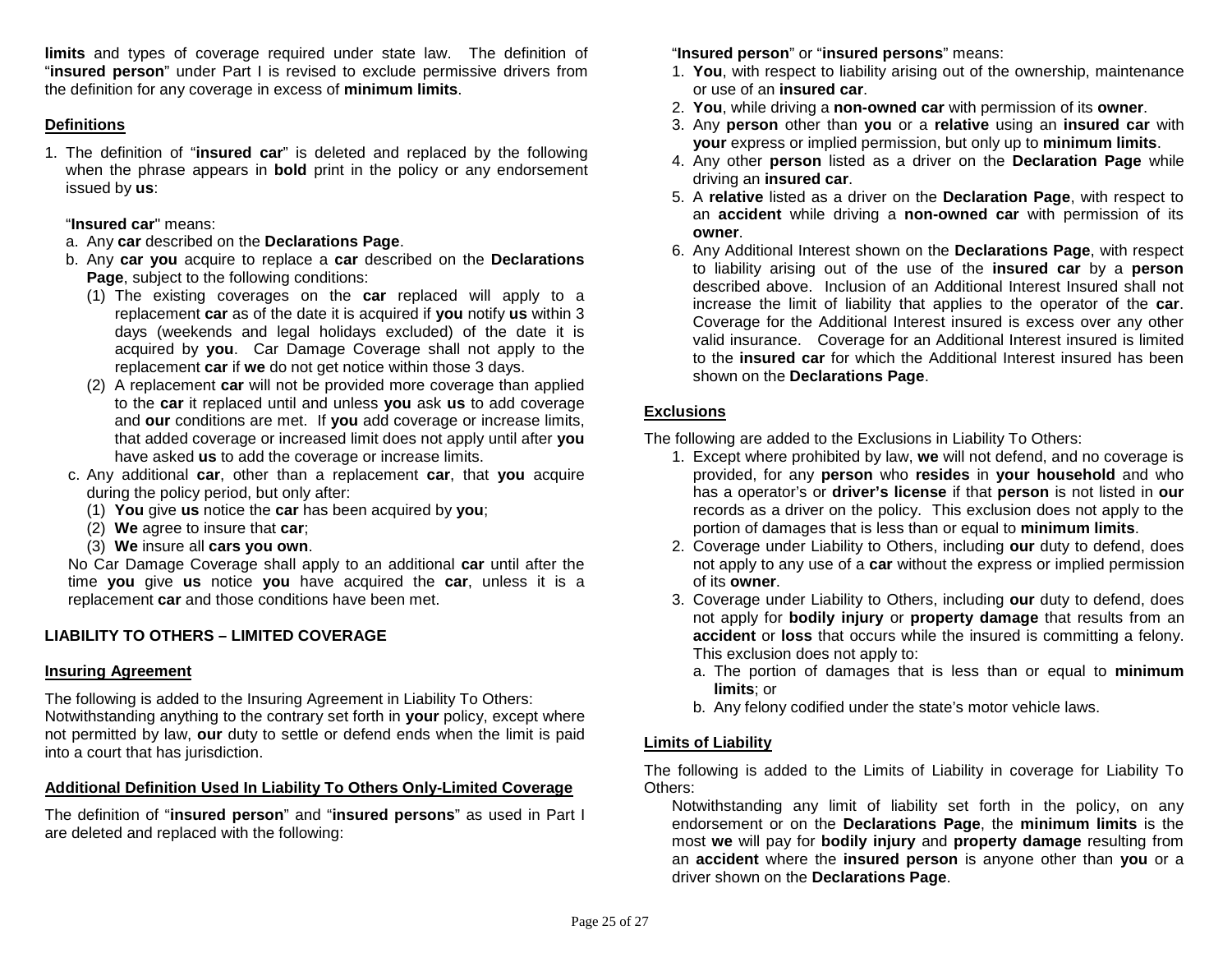# **MEDICAL PAYMENTS**

#### **Additional Terms for Medical Payments**

The reference to expenses incurred within 3 years from the date of the **accident** stated Condition 2 is amended, and that reference to "3 years" is deleted and replaced with "1 year". If any applicable law in the state in which the policy is issued requires a longer minimum time period, the policy will conform to that minimum time period as required by law.

#### **Additional Definitions Used in Medical Payments Only**

The definition of "**insured person**" and "**insured persons**" as used in Medical Payments coverage is deleted and replaced with the following:

As used in Medical Payments coverage, "**insured person**" or "**insured persons**" means:

a. **You**;

- b. Any **relative** listed as a driver on the policy and shown in **our** records;
- c. Any **relative** who is under the legal driving age; or

d. Any other **person** listed as a driver on the **Declarations Page**; while **occupying** an **insured car**.

#### **Exclusions**

The following are added to the Exclusions in Medical Payments coverage:

This coverage does not apply for **bodily injury** to any **insured person**:

- 1. That is caused by, or reasonably expected to result from that **insured person** participating in the commission of a felonious act or any attempt to elude law enforcement personnel by **an insured person**.
- 2. Sustained while:
	- a. Driving while intoxicated; or
	- b. Driving while under the influence of alcohol or a controlled substance.
- 3. Cited for driving while impaired or intoxicated in connection with the **accident** that causes the **bodily injury**.

#### **Other Insurance**

The following is added to Other Insurance in Medical Payments Coverage:

If there is applicable insurance, self-insurance, health coverage or benefit program on **bodily injury** covered by this part, this insurance shall be excess to all other insurance, self-insurance coverage and benefit programs that pay for medical expenses or funeral expenses.

If there is any insurance or self-insurance with the same priority as the coverage **we** provide under this part, **we** will not pay more than **our** share. **Our** share is the proportion that **our** limit of liability bears to the total of all applicable coverage and benefit limits.

### **UNINSURED/UNDERINSURED MOTORISTS**

## **Additional Definitions Used in Uninsured/Underinsured Motorist Coverage Only**

The definition of "i**nsured person**" and "**insured persons**" as used in Uninsured/Underinsured Motorist Coverage is deleted and replaced with the following:

- 1. As used in Uninsured/Underinsured Motorist Coverage, "i**nsured person**" means:
	- a. **You**.
	- b. A **relative**.
	- c. Any other **person** listed as a driver on the **Declaration Page** while driving an **insured car**.
	- d. Any other **person** who uses or is **occupying** an **insured car** with **your** permission, but with limits only up to the **minimum limits** for **bodily injury**.

#### **Limits of Liability**

The following is added to the Limits of Liability in Uninsured/Underinsured Motorist Coverage:

Notwithstanding any limit of liability set forth in the policy, on any endorsement or on the **Declarations Page**, the most **we** will pay for **bodily injury** for an **insured person** other than **you**, a **relative**, or a driver listed on the **Declarations Page**, is the **minimum limits** for **bodily injury**.

# **CAR DAMAGE COVERAGE**

#### **Exclusions**

The following is added to the Exclusions in Car Damage Coverage:

- 1. Coverage does not apply to **loss** if the driver of the **insured car** was, at the time of an **accident**:
	- a. Speaking on a cell phone, Blackberry or similar device; or
	- b. Texting, instant messaging or e-mailing on a cell phone, PDA, Blackberry, computer or similar device.
- 2. Coverage does not apply to **loss** that occurs while the the operator of an **insured car** is committing a felony. This does not apply to:
	- a. Commission of any felony codified under the state's motor vehicle laws by **you** or a **relative**; or
	- b. **Loss** caused by a **person** who has stolen an **insured car**.
- 3. Coverage does not apply to **loss** to an **insured car** while being operated by a **person** with an operator's or **driver's license** who **resides** in **your household** if that **person** is not a listed driver on this policy in **our**  records.